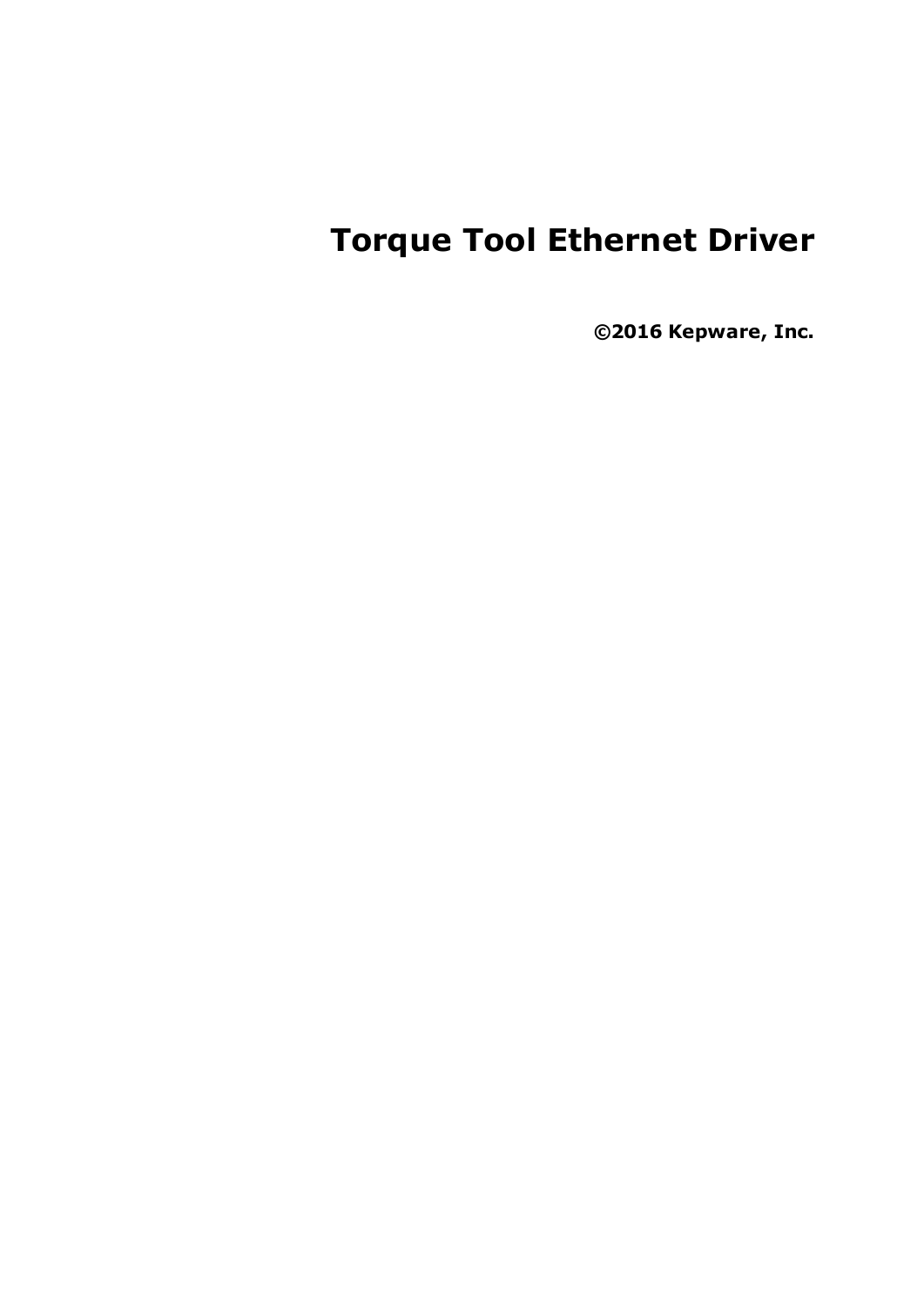# <span id="page-1-0"></span>**Table of Contents**

| Address <address> is out of range for the specified device or register.  24</address>                                                       |  |
|---------------------------------------------------------------------------------------------------------------------------------------------|--|
|                                                                                                                                             |  |
|                                                                                                                                             |  |
|                                                                                                                                             |  |
|                                                                                                                                             |  |
|                                                                                                                                             |  |
|                                                                                                                                             |  |
|                                                                                                                                             |  |
|                                                                                                                                             |  |
|                                                                                                                                             |  |
|                                                                                                                                             |  |
|                                                                                                                                             |  |
| Unable to read tag <tag name="">: Device <device name=""> encountered a parsing error. 26</device></tag>                                    |  |
| Unable to read tag <tag name="">: Device <device name=""> received an error response (Error <error< td=""><td></td></error<></device></tag> |  |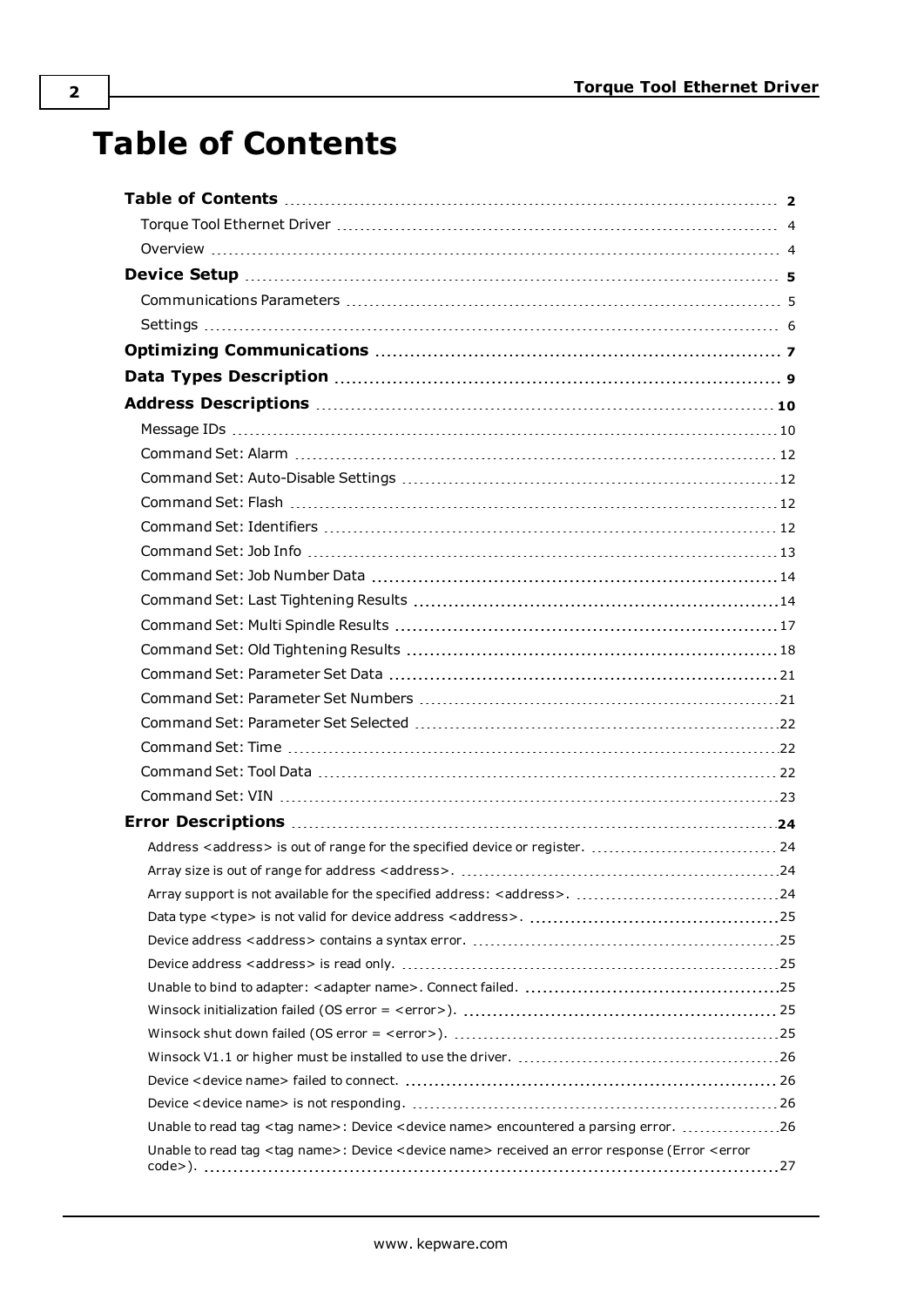| Unable to write tag <tag name="">: Device <device name=""> received invalid data for write. 28</device></tag>                                |  |
|----------------------------------------------------------------------------------------------------------------------------------------------|--|
|                                                                                                                                              |  |
| Unable to write tag <tag name="">: Device <device name=""> received an error response (Error <error< td=""><td></td></error<></device></tag> |  |
| Unable to write tag <tag name="">: Device <device name=""> encountered a parsing error. 27</device></tag>                                    |  |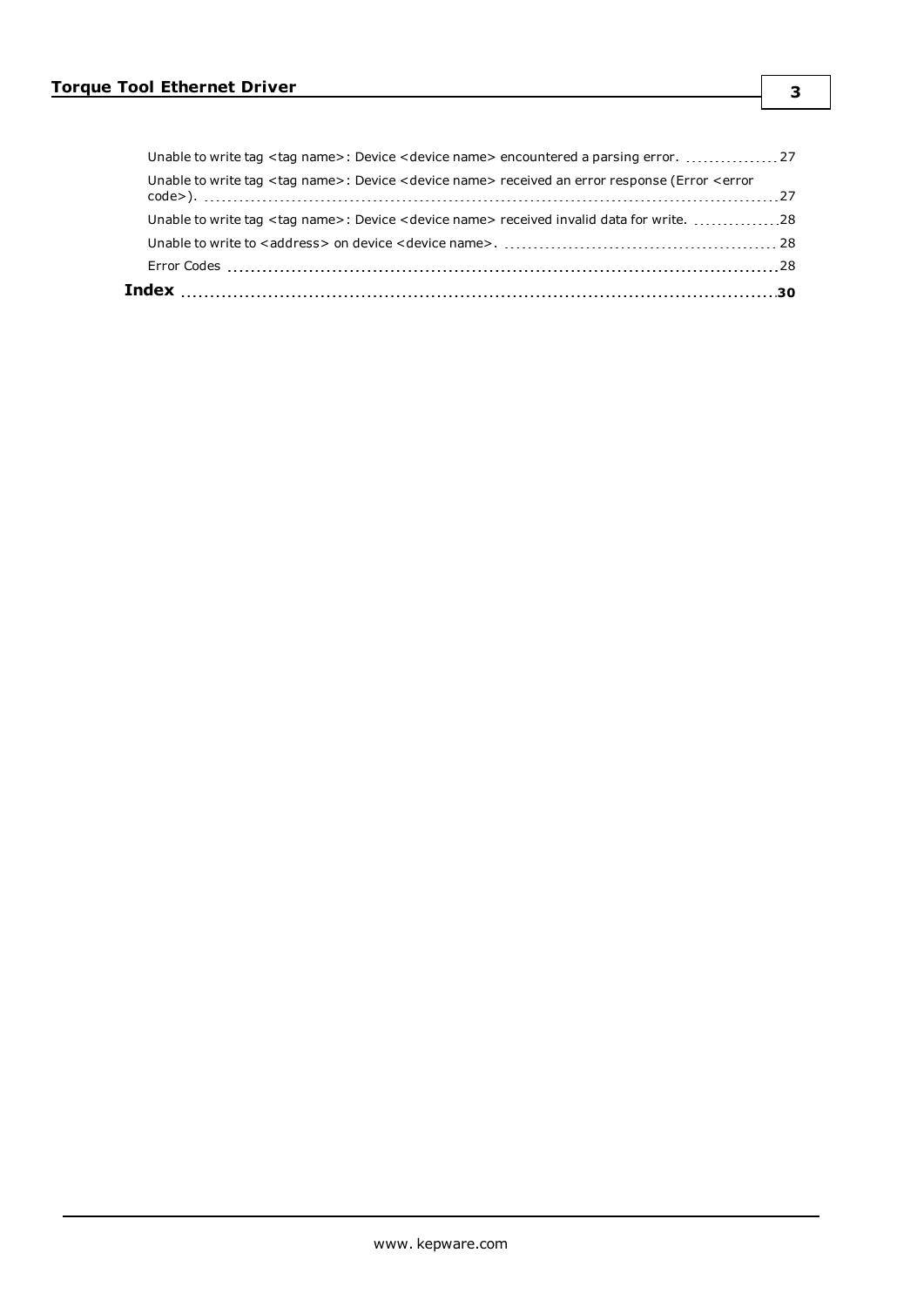## <span id="page-3-0"></span>**Torque Tool Ethernet Driver**

Help version 1.032

#### **CONTENTS**

#### **[Overview](#page-3-1)**

What is the Torque Tool Ethernet Driver?

#### **[Device](#page-4-0) Setup**

How do I configure a device for use with this driver?

#### **Optimizing Your Torque Tool Ethernet [Communications](#page-6-0)**

How do I get the best performance from the driver?

#### **Data Types [Description](#page-8-0)**

What data types does the Torque Tool Ethernet Driver support?

#### **Address [Descriptions](#page-9-0)**

How do I reference a data location in a Torque Tool Ethernet device?

#### **Error [Descriptions](#page-23-0)**

<span id="page-3-1"></span>What error messages does the Torque Tool Ethernet Driver produce?

#### **Overview**

The Torque Tool Ethernet Driver provides a reliable way to connect Torque Tool Ethernet devices to OPC Client applications; including HMI, SCADA, Historian, MES, ERP, and countless custom applications. It is intended to work with all devices supporting the Torque Tool Open Protocol.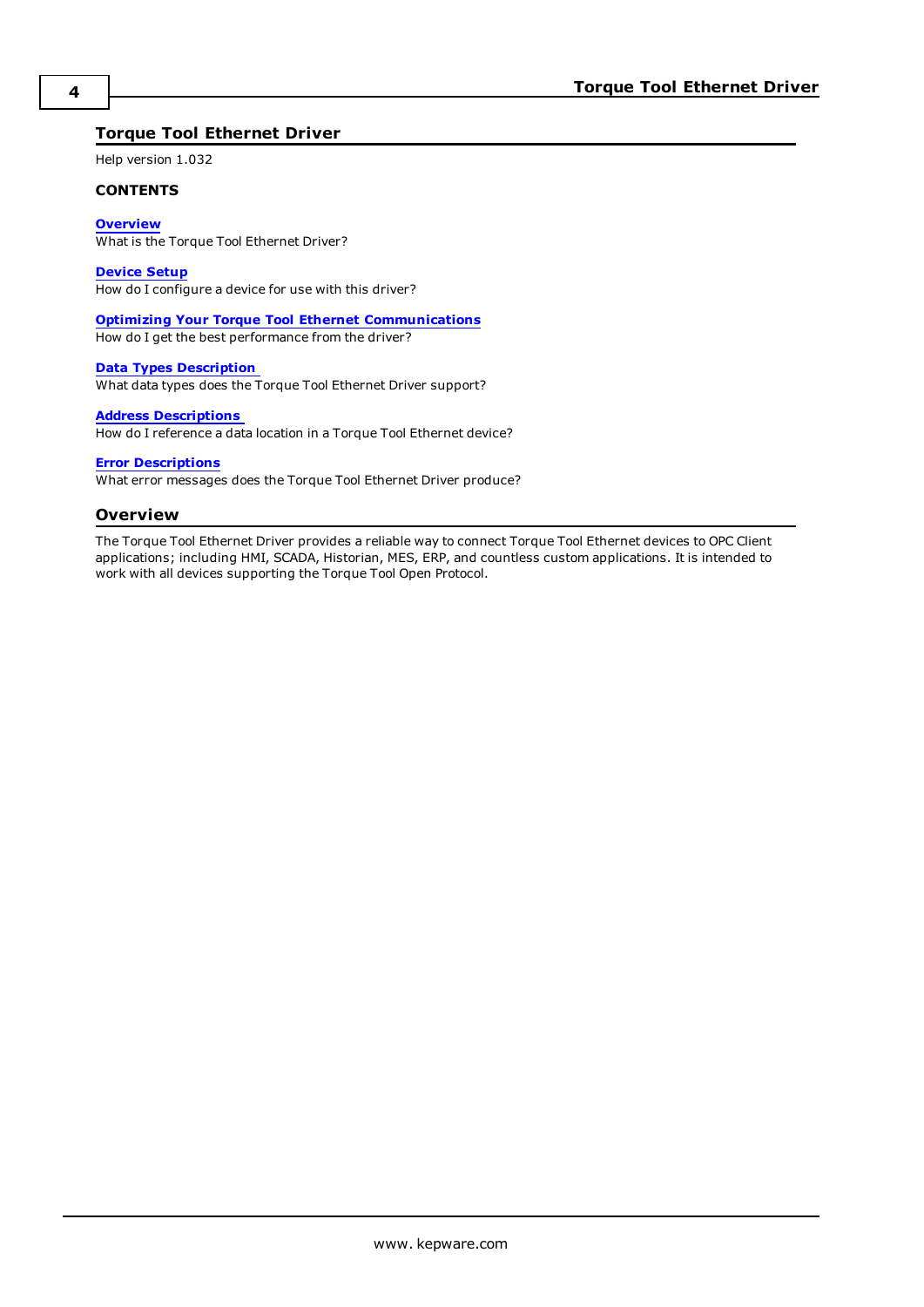#### <span id="page-4-0"></span>**Device Setup**

#### **Supported Devices**

The Torque Tool Ethernet Driver is designed to work with any device that supports the Torque Tool Open Protocol. The driver has been tested with the Stanley QA Alpha Controller and the Atlas Copco Power Focus.

#### **Maximum Number of Channels and Devices**

The driver supports a maximum of 100 channels and 1024 devices.

#### <span id="page-4-1"></span>**Communications Parameters**

| New Device - Communications Parameters | x                                                                                                                                                                                                                                                                                                                                                                                           |
|----------------------------------------|---------------------------------------------------------------------------------------------------------------------------------------------------------------------------------------------------------------------------------------------------------------------------------------------------------------------------------------------------------------------------------------------|
| $-9$                                   | Set the TCP/IP port number the device is configured to<br>use, and the settings for the Keep Alive periodic<br>messages.<br><b>Ethemet Parameters</b><br>4545<br>Port Number:<br>Set error state for all DNRs?<br>Keep Alive Parameters<br>10<br>Poll Time:<br>seconds<br>1000<br>milliseconds<br>Reply Timeout:<br>3<br>Fail after<br>attempts<br>Cancel<br>< <u>B</u> ack<br>Next<br>Help |
|                                        |                                                                                                                                                                                                                                                                                                                                                                                             |

Descriptions of the parameters are as follows:

- **Port Number:** This parameter specifies the port number that the driver will use when connecting to the device. The valid range is 0 to 65535. The default setting is 4545. For Open Protocol, the default setting is 4545. For FEP, the default setting is 9001.
- <sup>l</sup> **Set Error State for All DNRs:** When checked, the driver will set the error state if the device does not respond (DNR) to writes or subscription requests. The driver will always set the error state if the device does not respond to reads. The default setting is unchecked.
- <sup>l</sup> **Poll Time:** This parameter specifies the amount of time of inactivity before the driver will send a Keep Alive message to the device. The valid range is 1 to 15 seconds. The default setting is 10 seconds.

**Caution:** If the Keep Alive interval is set to a value greater than 10 seconds, the driver may post "Device Not Responding" messages to the Event Log. This is because the device closes the connection.

- <sup>l</sup> **Reply Timeout:** This parameter specifies the amount of time that the driver will wait for a response from a Keep Alive message. The valid range is 100 to 30000 milliseconds. The default setting is 1000 milliseconds (1 second).
- **Fail After:** This parameter specifies the number of times that the driver will attempt to send a Keep Alive message before considering it to have failed. The valid range is 1 to 10. The default setting is 3.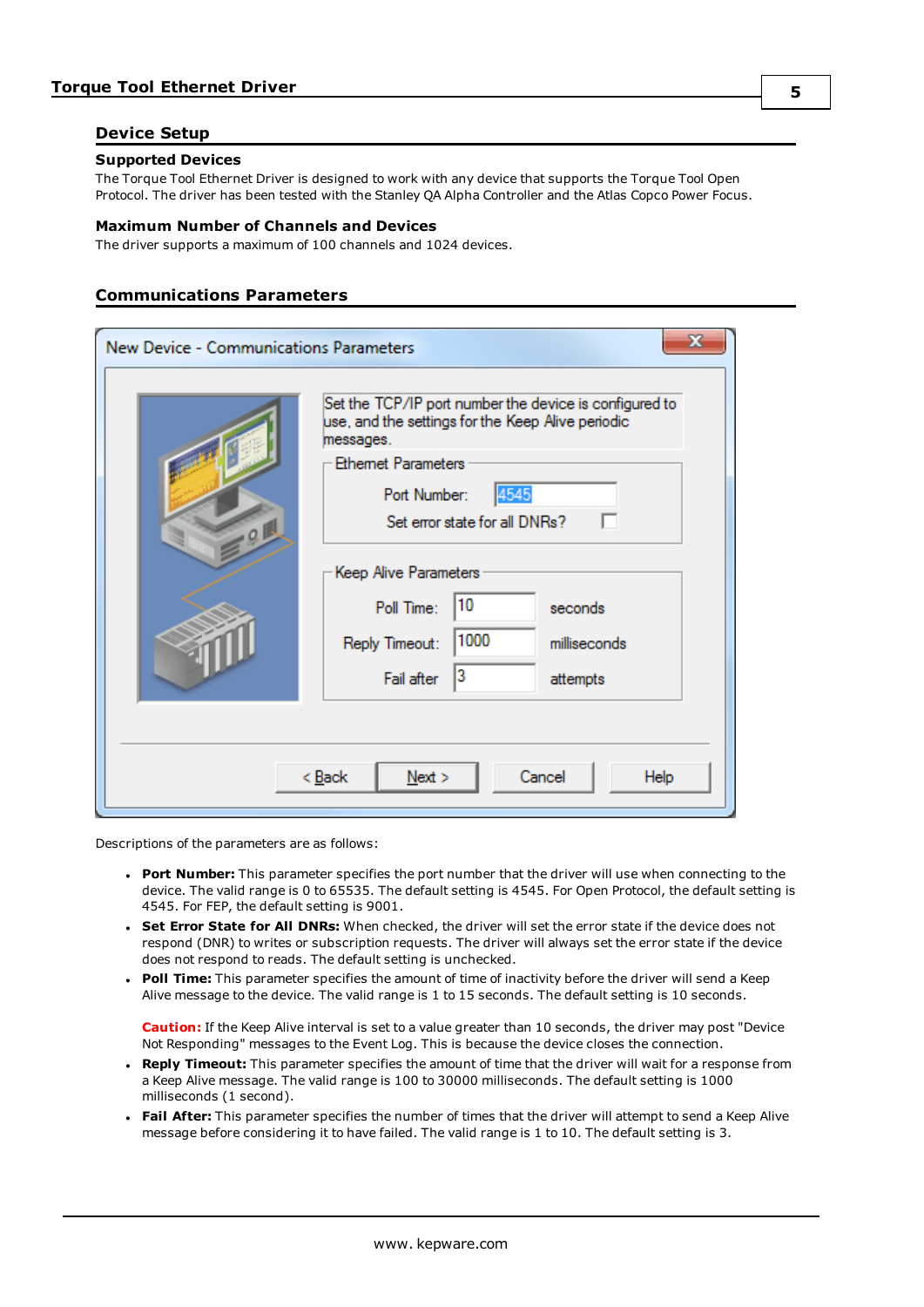### <span id="page-5-0"></span>**Settings**

The Settings parameters are used to request different revisions of messages from the device. To request a specific message revision, enter the message revision number for that message. If the device does not support revisions, enter 0.

**Note:** The FEP model does not support message revisions, and will disable these options.

| New Device - Settings | х                                                                                                                                                                                              |
|-----------------------|------------------------------------------------------------------------------------------------------------------------------------------------------------------------------------------------|
| $-9$                  | Chooses the settings for message revisions<br>and miscellaneous options.<br>Message Revisions<br>VIN:<br>0<br>Last Tightening:<br>0<br>0<br>Old Tightening:<br>Options<br>Disable Tool On LTR: |
|                       | $<$ Back<br>Next<br>Cancel<br>Help                                                                                                                                                             |

Descriptions of the parameters are as follows:

- **· VIN:** This parameter specifies the revision number for the Vehicle Identification Number messages. At this time, 1, 2 is supported. The default setting is 0.
- **Last Tightening:** This parameter specifies the revision number for the Last Tightening Results messages. At this time, 1..5 and 999 (for low-bandwidth version) are supported. The default setting is 0.
- <sup>l</sup> **Old Tightening:** This parameter specifies the revision number for the Old Tightening Results messages. At this time, 1..4 is supported. The default setting is 0.
- <sup>l</sup> **Disable Tool On LTR:** When checked, the driver will disable the tool whenever a Last Tightening Results (LTR) message is received. This ensures that no LTR data is overwritten before the system has had time to process it. The default setting is unchecked.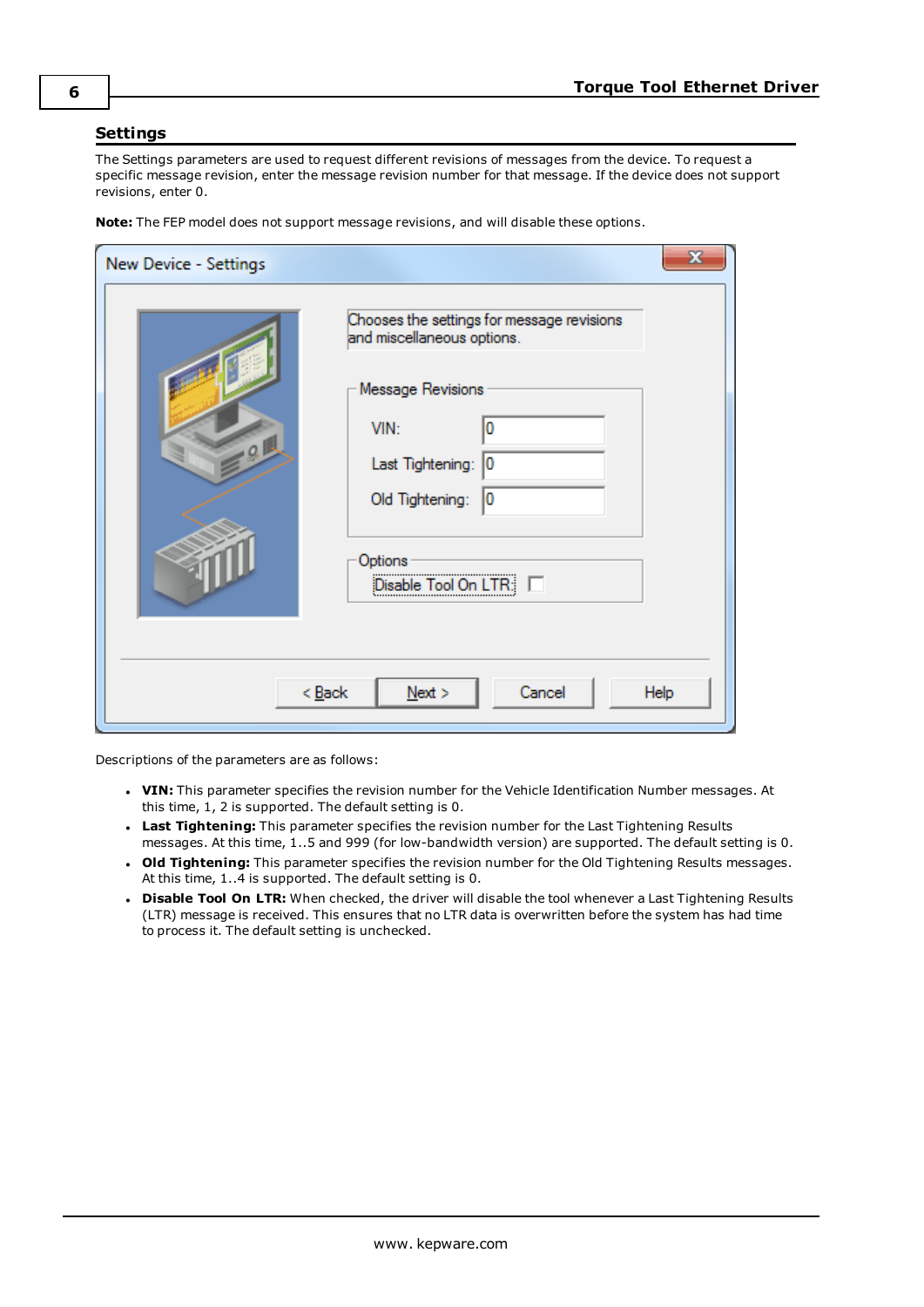## <span id="page-6-0"></span>**Optimizing Communications**

The Torque Tool Ethernet Driver has been designed to provide the best performance with the least amount of impact on the system's overall performance. While the Torque Tool Ethernet Driver is fast, there are a couple of guidelines that can be used to control and optimize the application and gain maximum performance.

This server refers to communications protocols like Torque Tool Ethernet as a channel. Each channel defined in the application represents a separate path of execution in the server. Once a channel has been defined, a series of devices must then be defined under that channel. Each of these devices represents a single Torque Tool controller from which data will be collected. While this approach to defining the application will provide a high level of performance, it won't take full advantage of the Torque Tool Ethernet Driver or the network. An example of how the application may appear when configured using a single channel is shown below.



If the Torque Tool Ethernet Driver could only define one single channel, then the example shown above would be the only option available; however, the Torque Tool Ethernet Driver can define up to 100 channels. Using multiple channels distributes the data collection workload by simultaneously issuing multiple requests to the network. An example of how the same application may appear when configured using multiple channels to improve performance is shown below.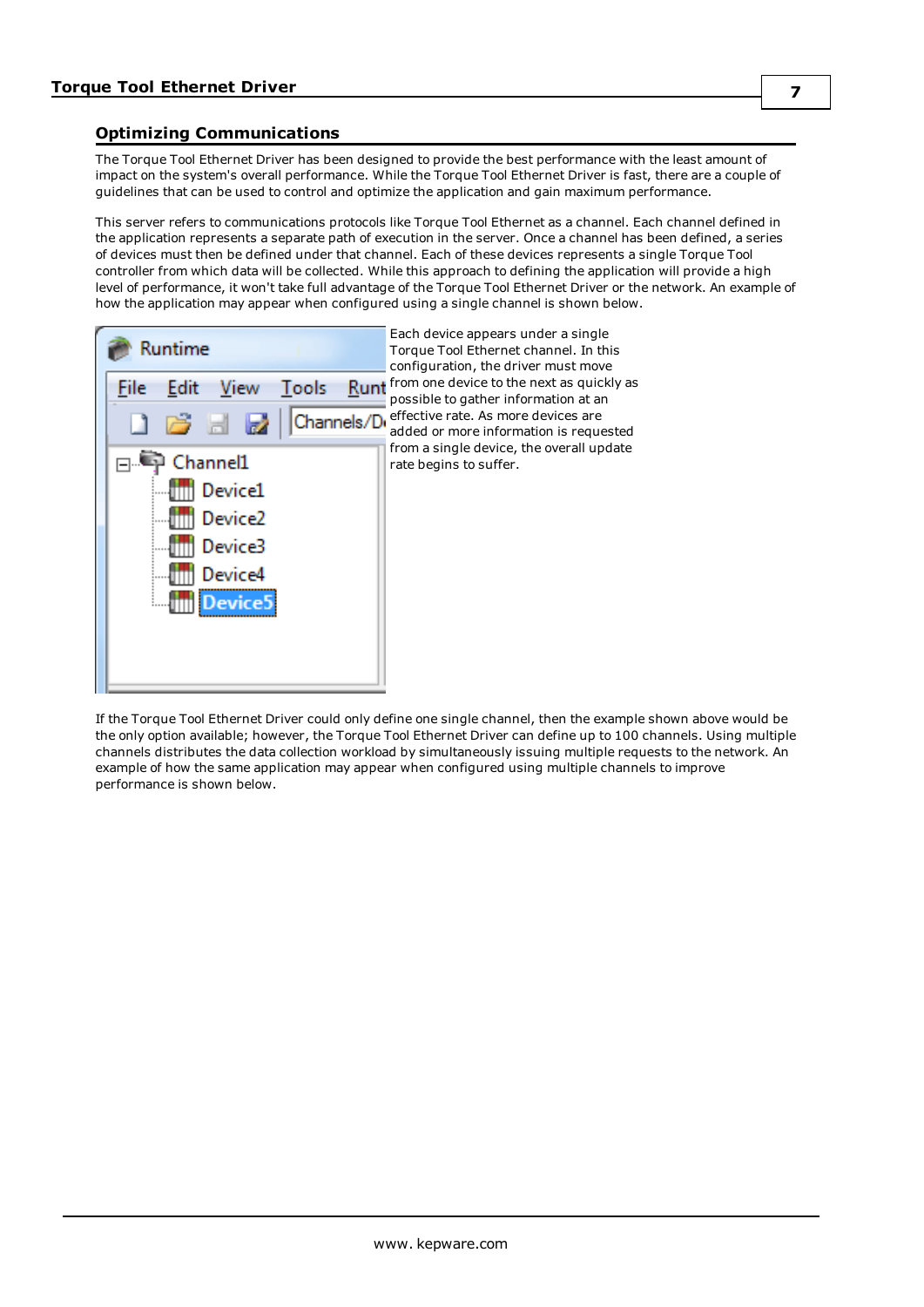

**Note:** Some devices support only one Ethernet connection. For these devices, only one channel and device should be configured.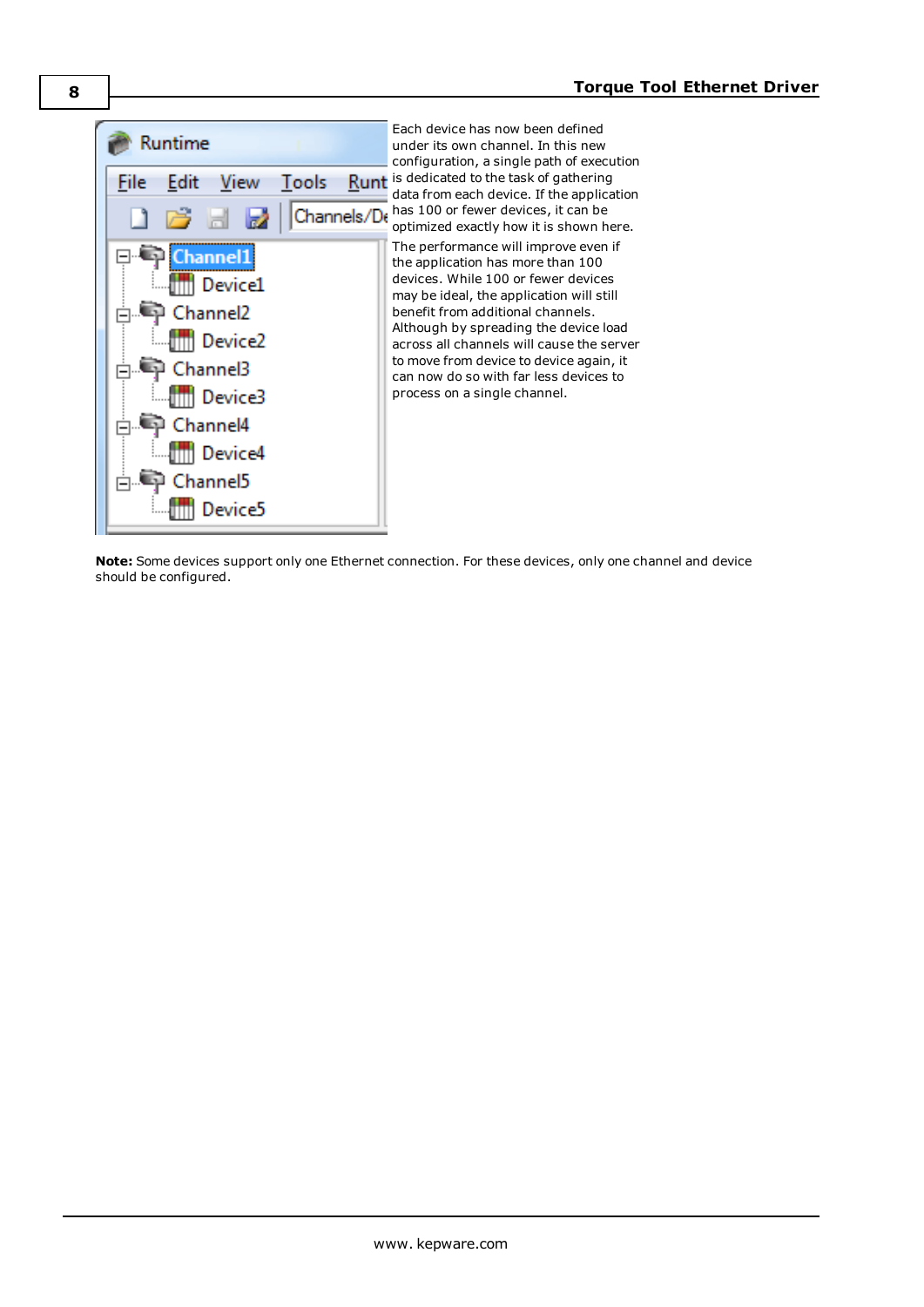## <span id="page-8-0"></span>**Data Types Description**

The Torque Tool Ethernet Driver supports the following data types.

| Data Type    | <b>Description</b>          |
|--------------|-----------------------------|
| Boolean      | Single bit                  |
| <b>Word</b>  | Unsigned 16-bit integer     |
| Short*       | Signed 16-bit integer       |
| <b>DWord</b> | Unsigned 32-bit integer     |
| Long*        | Signed 32-bit integer       |
| String       | <b>ASCII text string</b>    |
| Float        | 32-bit floating point value |
| Double*      | 64-bit floating point value |

\*These types are not used natively, but are supported through conversion.

**Note:** Each tag used in the driver has a fixed data type. Therefore, it is recommended that users allow the driver to use the default data type for the point.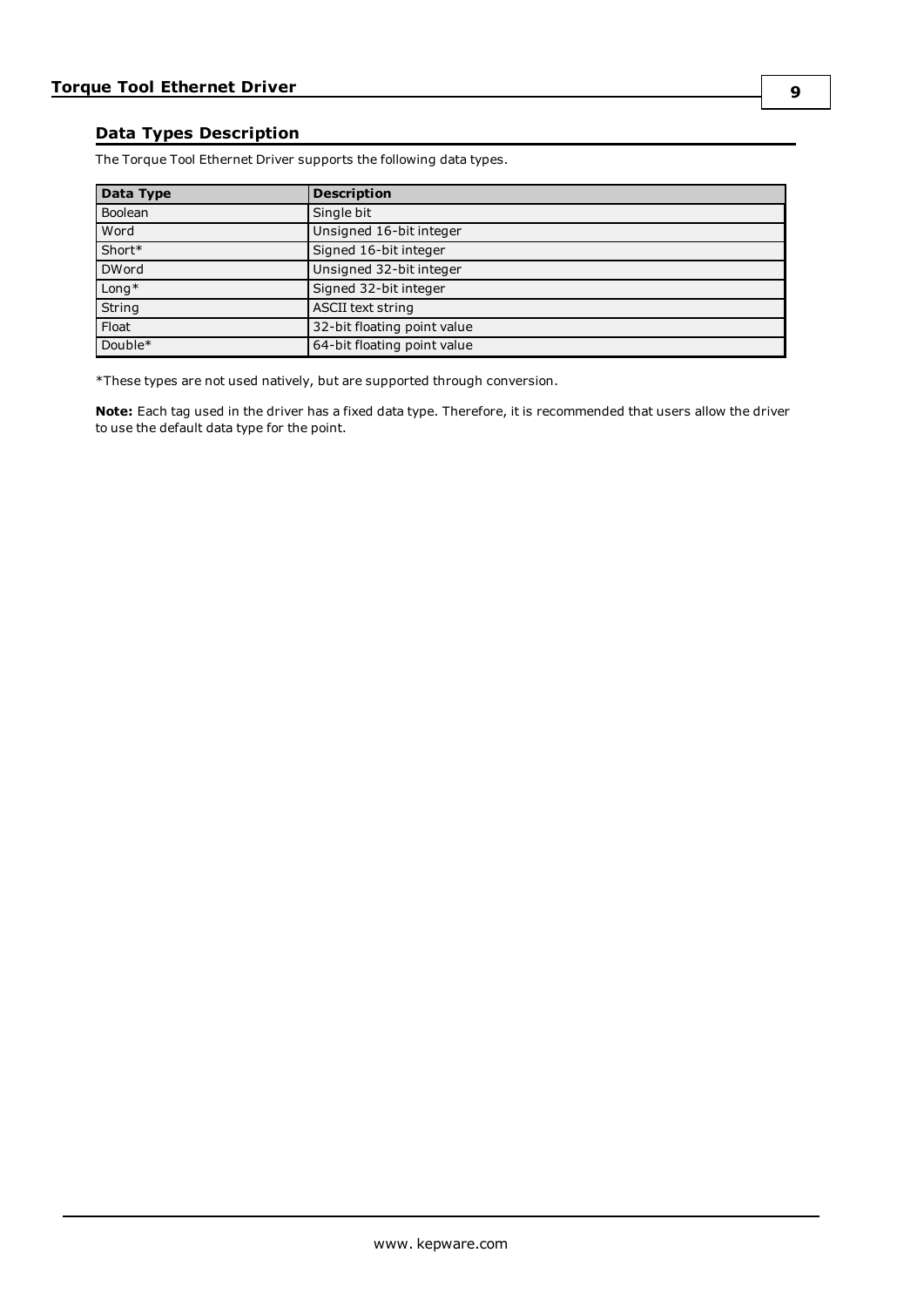### <span id="page-9-0"></span>**Address Descriptions**

The Torque Tool Ethernet Driver specifies addresses by the name of the item that will be addressed. It may be optionally followed by a bit or index number. The syntax is *ITEMNAME<.BIT/INDEX>*, where:

- **. ITEMNAME:** The name of the item that will be addressed.
- **BIT/INDEX:** The bit number for items using bit fields, or index for arrayed items. The bit/index is only used for certain address items.

**Important:** Bits are 0-based, with 0 being the LSB. Array indices are 1-based, with 1 being the first item.

#### **Unsolicited Data**

Some of the command sets are sent unsolicited by the device. These command sets will not have data available until the device sends the data to the driver. All unsolicited command sets have a NEWDATA item, which will be set to 1 when new data arrives. Users may then clear this flag back to 0 by writing any value to it.

#### **Message Revisions**

Some commands have multiple message revisions which hardware may support. Some items are only available for certain message revisions. These items have been marked as being available in a certain message revision. For example, an item marked with (Rev 2) is only available in message revision 2 or later. Some messages also have a low-bandwidth version available and will be marked appropriately.

#### **Protocols**

The Torque Tool Ethernet Driver supports the Open Protocol model and the Ford Ethernet Protocol (FEP) model. Each protocol supports a set of commands that have one or more items available for addressing. Not all command sets are supported for each model. For more information, refer select a link from the list below.

**[Alarm](#page-11-0) [Auto-Disable](#page-11-1) Settings [Flash](#page-11-2) [Identifiers](#page-11-3) Job [Info](#page-12-0) Job [Number](#page-13-0) Data Last [Tightening](#page-13-1) Results Multi [Spindle](#page-16-0) Results Old [Tightening](#page-17-0) Results [Parameter](#page-20-0) Set Data [Parameter](#page-20-1) Set Numbers [Parameter](#page-21-0) Set Selected [Time](#page-21-1) Tool [Data](#page-21-2) [VIN](#page-22-0)**

#### <span id="page-9-1"></span>**Message IDs**

For more information on the Message IDs (MIDs) supported by each device model, refer to the table below.

| <b>Message ID</b> | <b>Description</b>                  | <b>Supported Models</b> |
|-------------------|-------------------------------------|-------------------------|
| 0001              | Start communication.                | Open, FEP               |
| 0002              | Start communication acknowledge.    | Open, FEP               |
| 0003              | Stop communication.                 | Open, FEP               |
| 0004              | Command error.                      | Open, FEP               |
| 0005              | Command accepted.                   | Open, FEP               |
| 0010              | Pset number upload request.         | Open, FEP               |
| 0011              | Pset number upload reply.           | Open, FEP               |
| 0012              | Pset data upload request.           | Open, FEP               |
| 0013              | Pset data upload reply.             | Open, FEP               |
| 0014              | Pset selected subscribe.            | Open, FEP               |
| 0015              | Pset selected telegram.             | Open, FEP               |
| 0016              | Pset selected telegram acknowledge. | Open, FEP               |
| 0017              | Pset selected unsubscribe.          | Open, FEP               |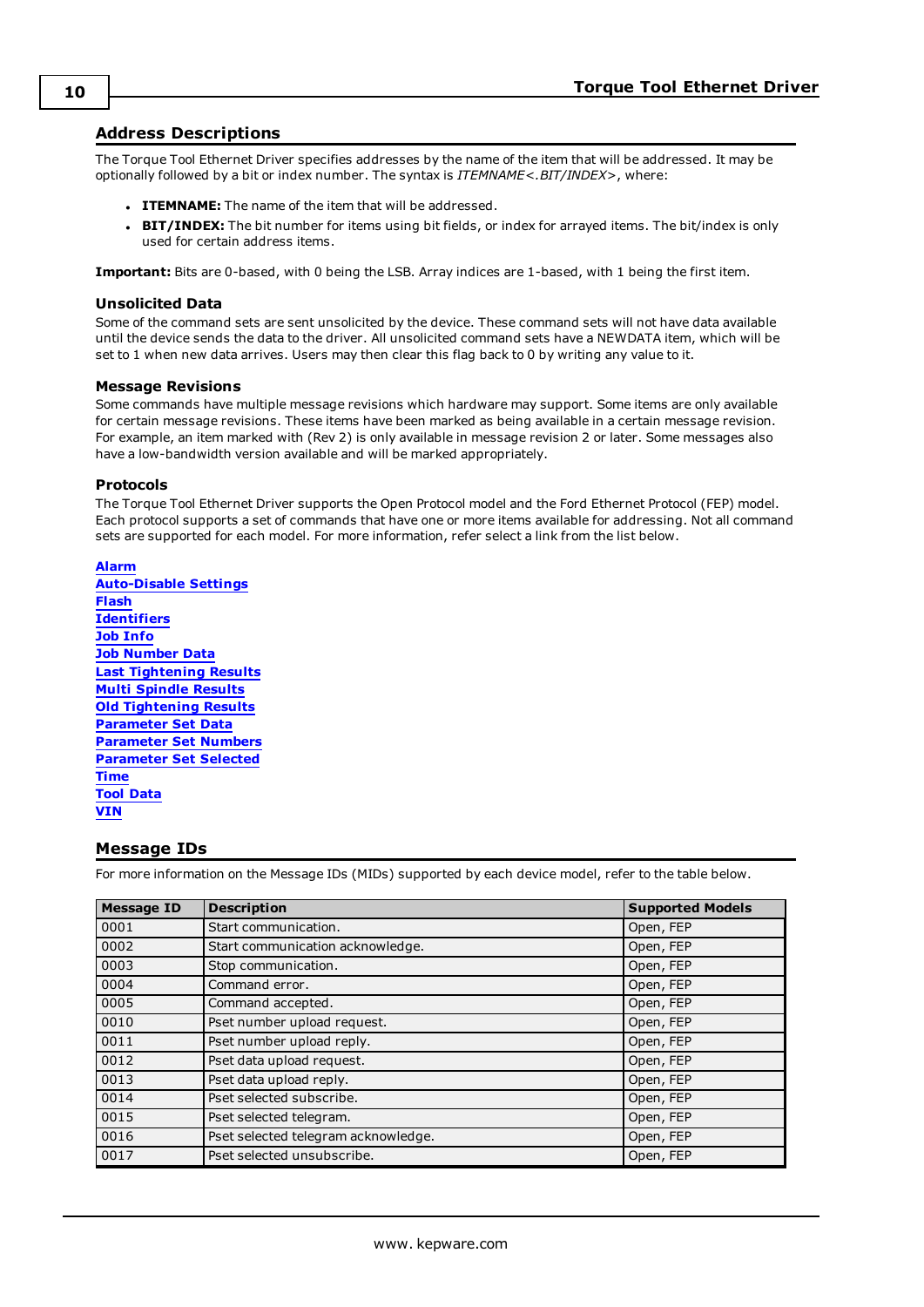| <b>Message ID</b> | <b>Description</b>                                  | <b>Supported Models</b> |
|-------------------|-----------------------------------------------------|-------------------------|
| 0018              | Selected Pset.                                      | Open, FEP               |
| 0019              | Set Pset batch size.                                | Open, FEP               |
| 0020              | Reset Pset batch size.                              | Open, FEP               |
| 0030              | Job numbers upload request.                         | Open, FEP               |
| 0031              | Job numbers upload reply.                           | Open, FEP               |
| 0034              | Job selected/info subscribe.                        | Open, FEP               |
| 0035              | Job selected/info                                   | Open, FEP               |
| 0036              | Job selected/info acknowledge.                      | Open, FEP               |
| 0037              | Job selected/info unsubscribe.                      | Open, FEP               |
| 0038              | Job selected in PF3000.                             | Open, FEP               |
| 0039              | Job restart.                                        | Open, FEP               |
| 0040              | Tool data upload request.                           | Open, FEP               |
| 0041              | Tool data upload reply.                             | Open, FEP               |
| 0042              | Disable tool.                                       | Open, FEP               |
| 0043              | Enable tool.                                        | Open, FEP               |
| 0050              | VIN download request.                               | Open, FEP               |
| 0051              | VIN upload subscribe.                               | Open, FEP               |
| 0052              | VIN number upload.                                  | Open, FEP*              |
| 0053              | VIN upload acknowledge.                             | Open, FEP               |
| 0054              | VIN upload subscribe.                               |                         |
| 0060              | Last Tightening Result (LTR) subscribe.             | Open, FEP               |
| 0061              |                                                     | Open, FEP               |
|                   | LTR upload.                                         | Open, FEP*              |
| 0062              | LTR upload acknowledge.                             | Open, FEP               |
| 0063              | LTR unsubscribe.                                    | Open, FEP               |
| 0064              | Old Tightening Results (OTR) upload request.        | Open, FEP               |
| 0065              | OTR upload reply.                                   | Open, FEP*              |
| 0070              | Alarm subscribe.                                    | Open, FEP               |
| 0071              | Alarm upload reply.                                 | Open, FEP               |
| 0072              | Alarm upload acknowledge.                           | Open, FEP               |
| 0073              | Alarm unsubscribe.                                  | Open, FEP               |
| 0074              | Alarm acknowledge on Torque controller.             | Open, FEP               |
| 0075              | Alarm acknowledge on Torque controller acknowledge. | Open, FEP               |
| 0076              | Alarm status.                                       | Open, FEP               |
| 0077              | Alarm status acknowledge.                           | Open, FEP               |
| 0080              | Time upload request.                                | Open, FEP               |
| 0081              | Time upload.                                        | Open, FEP               |
| 0082              | Set Time in Torque controller.                      | Open, FEP               |
| 0100              | Multi-spindle result subscribe.                     | FEP**                   |
| 0101              | Multi-spindle result upload.                        | FEP**                   |
| 0102              | Multi-spindle result upload acknowledge.            | FEP**                   |
| 0103              | Multi-spindle result unsubscribe.                   | FEP**                   |
| 0113              | Flash green light tool.                             | Open, FEP               |
| 0127              | Job abort.                                          | Open, FEP               |
| 0400              | Auto/man mode subscribe.                            | <b>FEP</b>              |
| 0401              | Auto/man mode upload.                               | <b>FEP</b>              |
| 0402              | Auto/man mode acknowledge.                          | <b>FEP</b>              |
| 0403              | Auto/man mode unsubscribe.                          | <b>FEP</b>              |
| 0410              | Auto disable setting request.                       | <b>FEP</b>              |
| 0411              | Auto disable setting reply.                         | <b>FEP</b>              |
| 0999              | Keep alive.                                         | Open, FEP               |

\*Only supports MID Revision 1 as indicated in Revision 4.62 of the FEP specification.

\*\*This item is only supported by the FEP device model.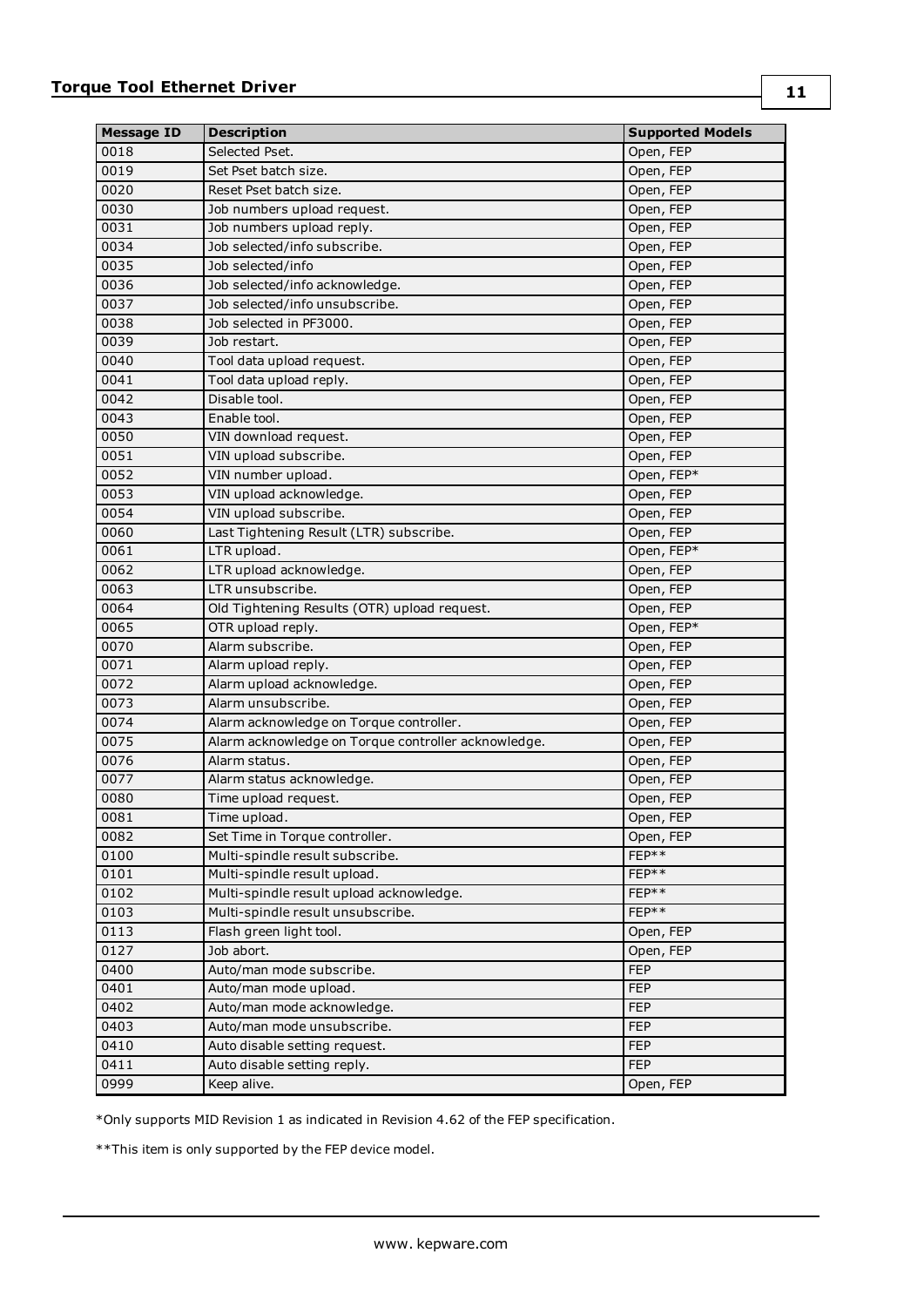## <span id="page-11-0"></span>**Command Set: Alarm**

| Item                | Data Type      | <b>Access</b> | <b>Description</b>                                                                    | <b>Data</b><br>Range         |
|---------------------|----------------|---------------|---------------------------------------------------------------------------------------|------------------------------|
| <b>ALARM STATUS</b> | <b>Boolean</b> | Read Only     | 0 if no alarm is active, 1 if an alarm is<br>currently active.*                       | $0 - 1$                      |
| ALARM_ERROR         | String         | Read Only     | Error code.                                                                           | $\overline{4}$<br>characters |
| ALARM C READY       | Boolean        | Read Only     | Controller ready status.<br>$1 = OK$                                                  | $0 - 1$                      |
|                     |                |               | $0 = NOK$                                                                             |                              |
| ALARM T READY       | <b>Boolean</b> | Read Only     | Tool ready status.<br>$1 = OK$<br>$0 = NOK$                                           | $0 - 1$                      |
| ALARM TIME          | String         | Read Only     | Timestamp                                                                             | 19<br>characters             |
| ALARM_NEWDATA       | <b>Boolean</b> | Read/Write    | New data flag. Set to 1 when new data<br>arrives. Write a 0 to this flag to clear it. | $0 - 1$                      |

The Alarm command set is used to receive alarm data.

<span id="page-11-1"></span>\*The ALARM\_STATUS flag may not be available, depending on the type of alarm message received.

## **Command Set: Auto-Disable Settings**

The Auto-Disable Settings command set is only supported by the FEP model.

| Item       | Data Type      | <b>Access</b> | <b>Description</b>                                                                    | <b>Data</b> |
|------------|----------------|---------------|---------------------------------------------------------------------------------------|-------------|
|            |                |               |                                                                                       | Range       |
| AD SETTING | Word, Short    | Read Only     | Auto-Disable setting.                                                                 | $0 - 99$    |
| AD BATCH   | Word, Short    | Read Only     | Current batch.                                                                        | $0 - 99$    |
| AM MODE    | <b>Boolean</b> | Read Only     | Automatic/Manual mode.                                                                | $2 - 10$    |
|            |                |               | $0 =$ Automatic Mode<br>$1 =$ Manual Mode                                             |             |
| AM NEWDATA | <b>Boolean</b> | Read/Write    | New data flag. Set to 1 when new data<br>arrives. Write a 0 to this flag to clear it. | $0 - 1$     |

#### <span id="page-11-2"></span>**Command Set: Flash**

The Flash command set is used to cause the tool's green light to flash.

| <b>Item</b>  | Data Type      | <b>Access</b> | <b>Description</b>                                                                                                          | Data<br>Range |
|--------------|----------------|---------------|-----------------------------------------------------------------------------------------------------------------------------|---------------|
| <b>FLASH</b> | <b>Boolean</b> | Write Only    | Write any value to this item to cause the<br>green light on the tool to flash until an<br>operator pushes the tool trigger. | N/A           |

### <span id="page-11-3"></span>**Command Set: Identifiers**

The Identifiers command set is used to manage the multiple identifiers in the controller. It is only supported by the Open Protocol model.

| l Item           | Data Type      | <b>Access</b> | <b>Description</b>                                                                        | <b>Data</b><br>Range |
|------------------|----------------|---------------|-------------------------------------------------------------------------------------------|----------------------|
| ID DOWNLOAD      | String         | Write Only    | Write the identifiers to this item to send the<br>identifiers to the controller.          | 100<br>characters    |
| <b>ID BYPASS</b> | <b>Boolean</b> | Write Only    | Write any value to this item to bypass the<br>next identifier expected in the work order. | N/A                  |
| <b>ID RESET</b>  | Boolean        | Write Only    | Write any value to this item to reset the                                                 | N/A                  |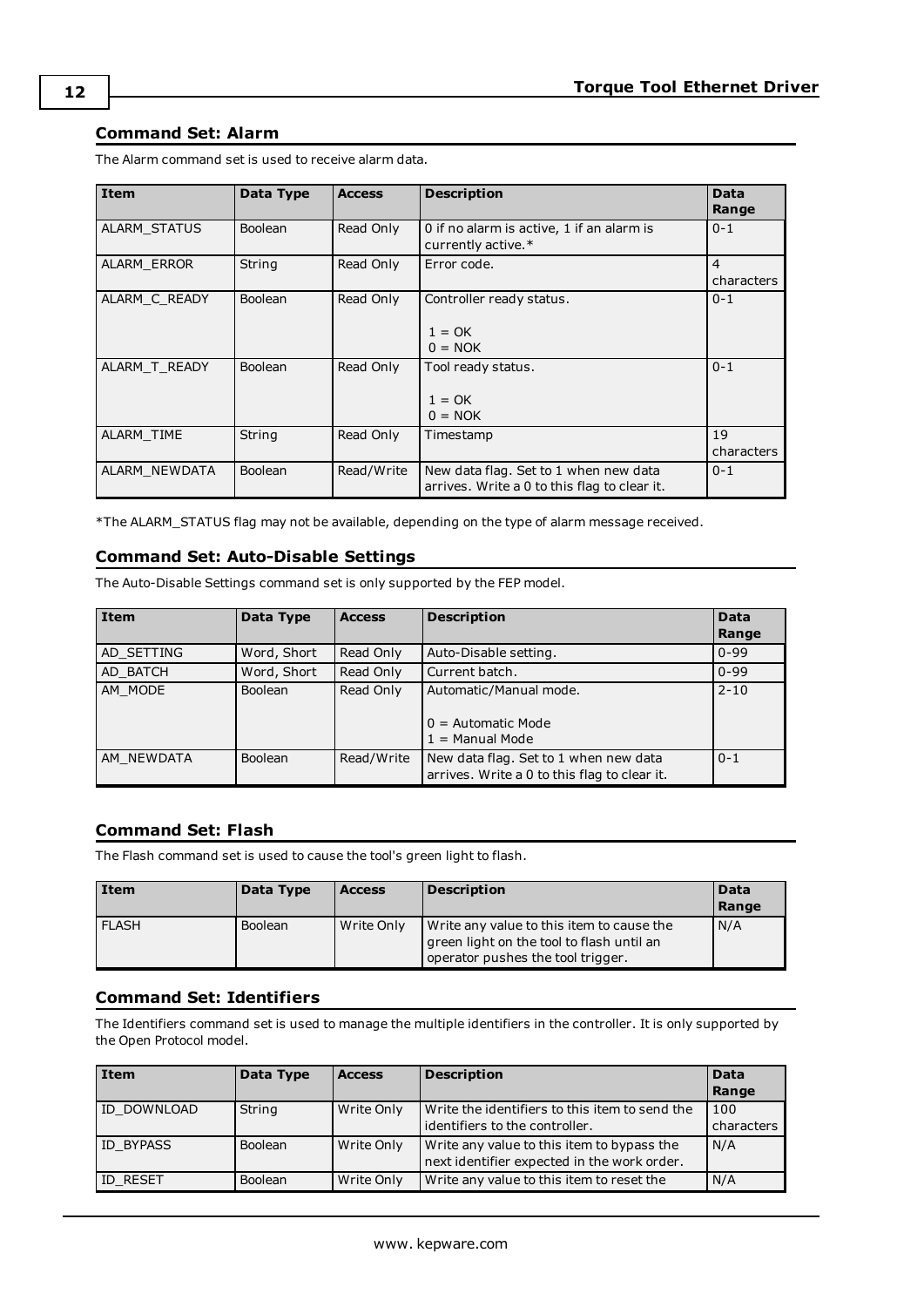| Item              | Data Type      | <b>Access</b> | <b>Description</b>                                                          | Data<br>Range |
|-------------------|----------------|---------------|-----------------------------------------------------------------------------|---------------|
|                   |                |               | latest identifier or bypassed identifier in the<br>work order.              |               |
| ID RESETALL       | <b>Boolean</b> | Write Only    | Write any value to this item to reset all<br>identifiers in the work order. | N/A           |
| MID TYPE          | Word, Short    | Read Only     | Identifier type number.*                                                    | $1 - 4$       |
| MID IN ORDER      | <b>Boolean</b> | Read Only     | Included in work order.*                                                    | $0 - 1$       |
|                   |                |               | $0 = No$                                                                    |               |
|                   |                |               | $1 = Yes$                                                                   |               |
| <b>MID STATUS</b> | Word, Short    | Read Only     | Status in work order.*                                                      | $0 - 3$       |
|                   |                |               | $0 =$ Not accepted.                                                         |               |
|                   |                |               | $1 =$ Accepted.                                                             |               |
|                   |                |               | $2 = By passed.$                                                            |               |
|                   |                |               | $3 =$ Reset.                                                                |               |
| MID ID            | String         | Read Only     | Identifier.*                                                                | 25            |
|                   |                |               |                                                                             | characters    |
| MID NEWDATA       | <b>Boolean</b> | Read/Write    | New data flag. Set to 1 when new data                                       | N/A           |
|                   |                |               | arrives. Write a 0 to this flag to clear it.                                |               |

<span id="page-12-0"></span>\*These items require an array index (1..4).

## **Command Set: Job Info**

The Job Info command set is used to receive data on the selected job, to allow the user to select a different job, and to control job execution.

**Note:** Some command set items also have alias names. In the table below, the alias name will be listed beneath the item where applicable.

| <b>Item</b>                        | Data Type   | <b>Access</b> | <b>Description</b>                                                                                             | <b>Data</b><br>Range |
|------------------------------------|-------------|---------------|----------------------------------------------------------------------------------------------------------------|----------------------|
| JOB JOBNUM<br>LINK LINKNUM         | Word, Short | Read/Write    | The selected job number. To select a<br>different job, write a job number to this<br>item.                     | $0 - 99$             |
| JOB STATUS*<br>LINK STATUS*        | Word, Short | Read Only     | Job batch status.<br>$0 =$ Job batch not completed.<br>$1 =$ Job batch OK.<br>$2 =$ Job batch NOK.             | $0 - 2$              |
| JOB BMODE*<br>LINK BMODE*          | Word, Short | Read Only     | Job batch mode.<br>$0 =$ Only the OK bolts are counted.<br>$1 =$ Both the OK and the NOK bolts are<br>counted. | $0 - 1$              |
| JOB BSIZE*<br>LINK BSIZE*          | Word, Short | Read Only     | Job batch size.                                                                                                | 0-9999               |
| JOB BCOUNT*<br>LINK BCOUNT*        | Word, Short | Read Only     | Job batch counter.                                                                                             | 0-9999               |
| JOB TIME*<br>LINK TIME*            | String      | Read Only     | Timestamp for the job info.                                                                                    | 19<br>characters     |
| <b>JOB NEWDATA</b><br>LINK NEWDATA | Boolean     | Read/Write    | New data flag. Set to 1 when new data<br>arrives. Write a 0 to this flag to clear it.                          | $0 - 1$              |
| <b>JOB RESTART</b><br>LINK_RESTART | Word, Short | Write Only    | Write a job number to this item to restart<br>that job.                                                        | $0 - 99$             |
| JOB ABORT<br>LINK_ABORT            | Boolean     | Write Only    | Write any value to this item to abort the<br>current job.                                                      | N/A                  |

\*This item is only supported by the Open Protocol model.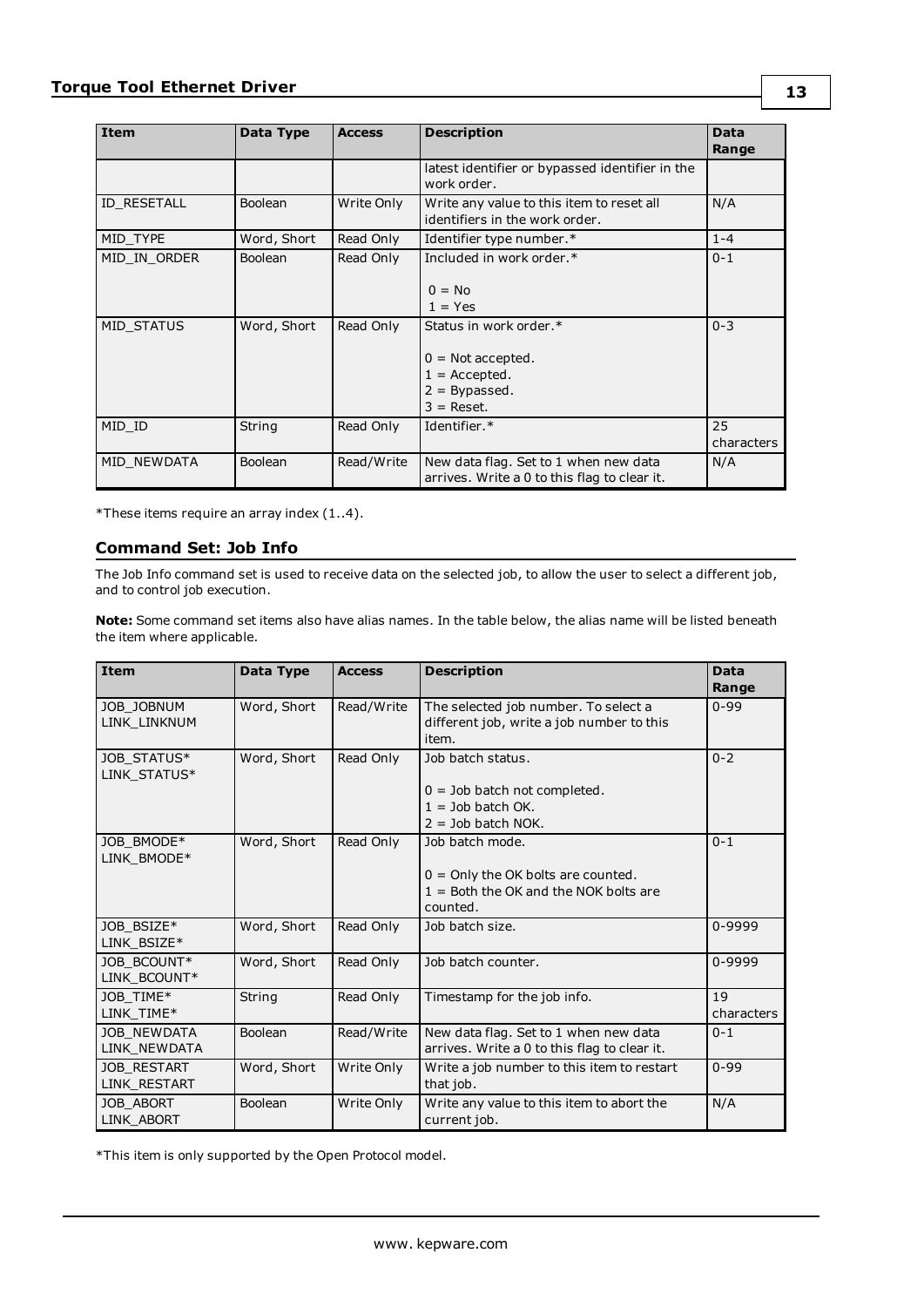## <span id="page-13-0"></span>**Command Set: Job Number Data**

Some command set items also have alias names. In the table below, the alias name will be listed beneath the item where applicable.

| l Item                    | Data Type    | <b>Access</b> | <b>Description</b>                                                      | Data<br>Range |
|---------------------------|--------------|---------------|-------------------------------------------------------------------------|---------------|
| JOBN COUNT<br>LINKN COUNT | Word, Short  | Read Only     | Count of the number of valid jobs.                                      | $0 - 99$      |
| JOBN ID<br>LINKN ID       | Word, Short* | Read Only     | Valid job numbers (the number available is<br>specified by JOBN COUNT). | $10-99$       |

<span id="page-13-1"></span>\*This item requires an array index or bit index. The valid array/bit index range is 1 to 99.

## **Command Set: Last Tightening Results**

The Last Tightening Results command set is used to receive data for the last tightening.

| Item                        | Data Type    | <b>Access</b> | <b>Description</b>                | Data Range      |
|-----------------------------|--------------|---------------|-----------------------------------|-----------------|
| LTR_CELL_ID                 | Word, Short  | Read Only     | Cell ID.                          | $0 - 9999$      |
| LTR_CHAN_ID                 | Word, Short  | Read Only     | Channel ID.                       | $0 - 99$        |
| LTR TC NAME                 | String       | Read Only     | Torque controller name.           | $\overline{25}$ |
|                             |              |               |                                   | characters      |
| LTR_VIN                     | String       | Read Only     | Vehicle ID number.*               | $\overline{25}$ |
|                             |              |               |                                   | characters      |
| LTR_JOB                     | Word, Short  | Read Only     | Job number.*                      | $0-99$ (Rev 1)  |
|                             |              |               |                                   | 0-9999          |
|                             |              |               |                                   | $(Rev 2+)$      |
| LTR PSET                    | Word, Short  | Read Only     | PSet number.*                     | $0 - 999$       |
| LTR_BATCH_SIZE              | Word, Short  | Read Only     | Batch size.*                      | 0-9999          |
| LTR BATCH<br><b>COUNTER</b> | Word, Short  | Read Only     | Batch counter.*                   | $0 - 9999$      |
| LTR_TIGHT_<br><b>STATUS</b> | Word, Short  | Read Only     | Tightening status. *              | $0 - 1$         |
|                             |              |               | $0 = NOK$                         |                 |
|                             |              |               | $1 = OK$                          |                 |
| LTR_TORQUE_                 | Word, Short  | Read Only     | Torque status. *                  | $0 - 2$         |
| <b>STATUS</b>               |              |               |                                   |                 |
|                             |              |               | $0 = Low$                         |                 |
|                             |              |               | $1 = OK$                          |                 |
|                             | Word, Short  | Read Only     | $2 = High$<br>Angle status.*      | $0 - 2$         |
| LTR_ANGLE_<br><b>STATUS</b> |              |               |                                   |                 |
|                             |              |               | $0 = Low$                         |                 |
|                             |              |               | $1 = OK$                          |                 |
|                             |              |               | $2 = High$                        |                 |
| LTR_TORQUE_MIN              | Float        | Read Only     | Torque minimum limit.             | 0-9999.99       |
| LTR_TORQUE_MAX              | Float        | Read Only     | Torque maximum limit.             | 0-9999.99       |
| LTR_TORQUE_                 | Float        | Read Only     | Torque final target.              | 0-9999.99       |
| <b>TARGET</b>               |              |               |                                   |                 |
| LTR_TORQUE_                 | Float        | Read Only     | Torque value.*                    | 0-9999.99       |
| VALUE                       |              |               |                                   |                 |
| LTR_ANGLE_MIN               | <b>DWord</b> | Read Only     | Angle minimum value, in degrees.  | 0-99999         |
| LTR ANGLE MAX               | <b>DWord</b> | Read Only     | Angle maximum value, in degrees.  | 0-99999         |
| LTR_ANGLE_<br><b>TARGET</b> | DWord, Long  | Read Only     | Target angle value, in degrees.   | 0-99999         |
| LTR_ANGLE_VALUE             | DWord, Long  | Read Only     | Turning angle value, in degrees.* | 0-99999         |
| LTR_TIMESTAMP               | String       | Read Only     | Time stamp.*                      | 19              |
|                             |              |               |                                   | characters      |
| LTR_CHANGETIME              | String       | Read Only     | Last change in PSet settings.*    | 19              |
|                             |              |               |                                   | characters      |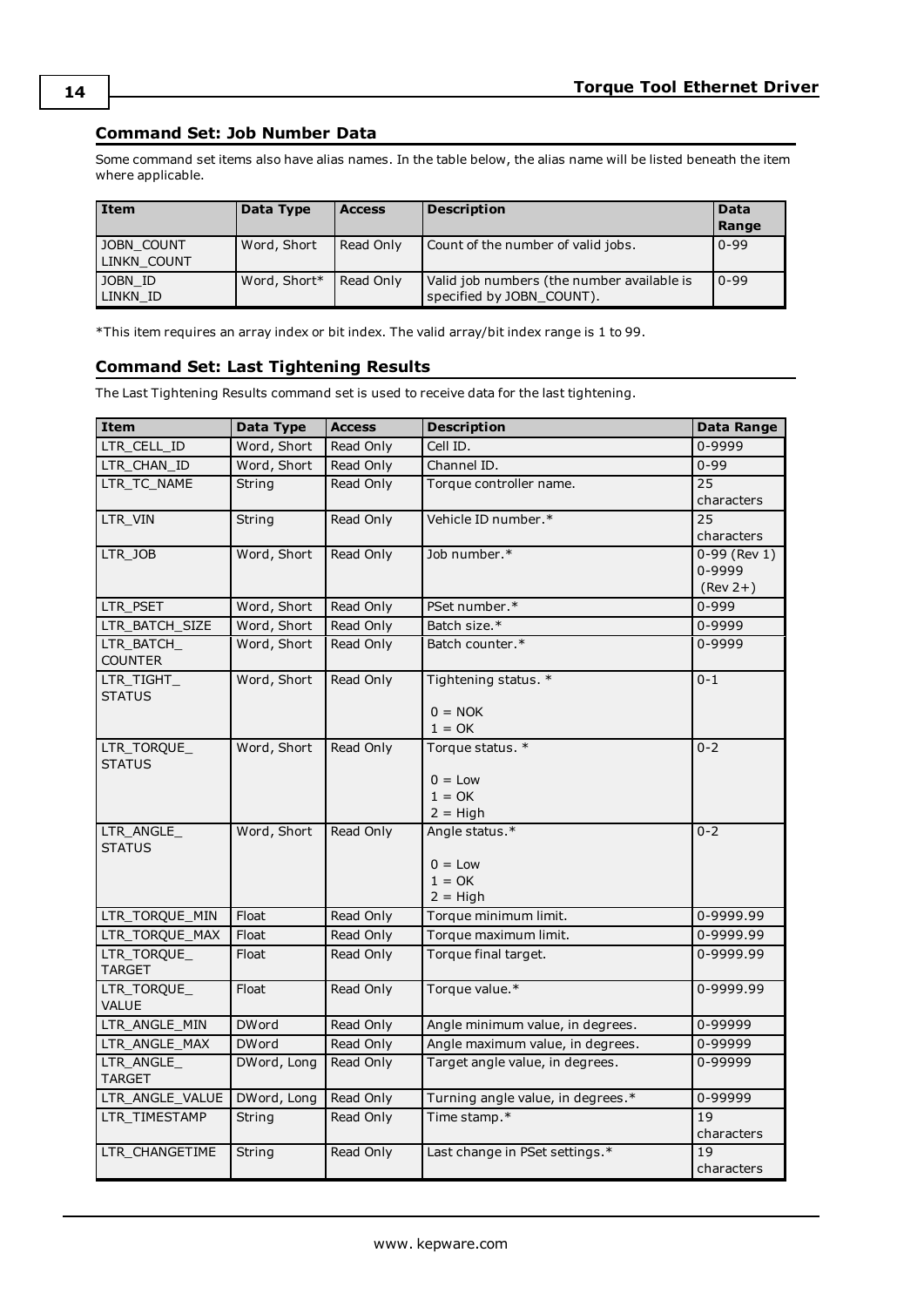| <b>Item</b>                | Data Type      | <b>Access</b> | <b>Description</b>                                                | Data Range |
|----------------------------|----------------|---------------|-------------------------------------------------------------------|------------|
| LTR BATCH                  | Word, Short    | Read Only     | Batch status.*                                                    | $0 - 2$    |
| <b>STATUS</b>              |                |               |                                                                   |            |
|                            |                |               | $0 = NOK$<br>$1 = OK$                                             |            |
|                            |                |               | $2 =$ Batch not used                                              |            |
| LTR_ID                     | DWord, Long    | Read/Write**  | Tightening ID.*                                                   | $0 -$      |
|                            |                |               |                                                                   | 4294967295 |
| LTR STRATEGY               | Word, Short    | Read Only     | (Rev 2) Strategy                                                  | $0 - 99$   |
|                            |                |               |                                                                   |            |
|                            |                |               | $1 =$ Torque control.<br>$2 =$ Torque control / angle monitoring. |            |
|                            |                |               | 3 = Torque control / angle control AND.                           |            |
|                            |                |               | $4 =$ Angle control / torque monitoring.                          |            |
|                            |                |               | $5 = DS control$ .                                                |            |
|                            |                |               | $6 = DS$ control torque monitoring.<br>$7$ = Reverse angle.       |            |
|                            |                |               | $8$ = Reverse torque.                                             |            |
|                            |                |               | $9 =$ Click wrench.                                               |            |
|                            |                |               | $10 =$ Rotate spindle forward.                                    |            |
|                            |                |               | $11 =$ Torque control angle control OR.                           |            |
|                            |                |               | $12$ = Rotate spindle reverse.<br>$99 = No strategy.$             |            |
| LTR_STRAT_OPT              | <b>Boolean</b> | Read Only     | (Rev 2) Strategy options.                                         | $0 - 1$    |
|                            |                |               |                                                                   |            |
|                            |                |               | This item requires a bit number (0-15)                            |            |
|                            |                |               | Bit $0 = Torque$ .                                                |            |
|                            |                |               | Bit $1 =$ Angle.                                                  |            |
|                            |                |               | $Bit 2 = Batch.$<br>Bit $3 =$ PVT monitoring.                     |            |
|                            |                |               | Bit $4 = PVT$ compensate.                                         |            |
|                            |                |               | Bit $5 =$ Selftap.                                                |            |
|                            |                |               | Bit 6 = Rundown.                                                  |            |
|                            |                |               | $Bit 7 = CM.$<br>$Bit 8 = DS control.$                            |            |
|                            |                |               | $Bit 9 = Click$ wrench.                                           |            |
|                            |                |               | Bit $10 = RBW$ monitoring.                                        |            |
| LTR_RDA_STATUS             | Word, Short    | Read Only     | (Rev 2) Rundown angle status.                                     | $0 - 2$    |
|                            |                |               | $0 = NOK$                                                         |            |
|                            |                |               | $1 = OK$                                                          |            |
|                            | Word, Short    | Read Only     | $2 = High$<br>(Rev 2) Current monitoring status.                  | $0 - 2$    |
| LTR_CMON_<br><b>STATUS</b> |                |               |                                                                   |            |
|                            |                |               | $0 = NOK$<br>$1 = OK$                                             |            |
|                            |                |               | $2 = High$                                                        |            |
| LTR_ST_STATUS              | Word, Short    | Read Only     | (Rev 2) Selftap status.                                           | $0 - 2$    |
|                            |                |               |                                                                   |            |
|                            |                |               | $0 = NOK$<br>$1 = OK$                                             |            |
|                            |                |               | $2 = High$                                                        |            |
| LTR_PTM_STATUS             | Word, Short    | Read Only     | (Rev 2) Prevail torque monitoring status.                         | $0 - 2$    |
|                            |                |               | $0 = NOK$                                                         |            |
|                            |                |               | $1 = OK$                                                          |            |
|                            |                |               | $2 = High$                                                        |            |
| LTR_PTC_STATUS             | Word, Short    | Read Only     | (Rev 2) Prevail torque compensate status.                         | $0 - 2$    |
|                            |                |               | $0 = NOK$                                                         |            |
|                            |                |               | $1 = OK$                                                          |            |
|                            |                |               | $2 = High$                                                        |            |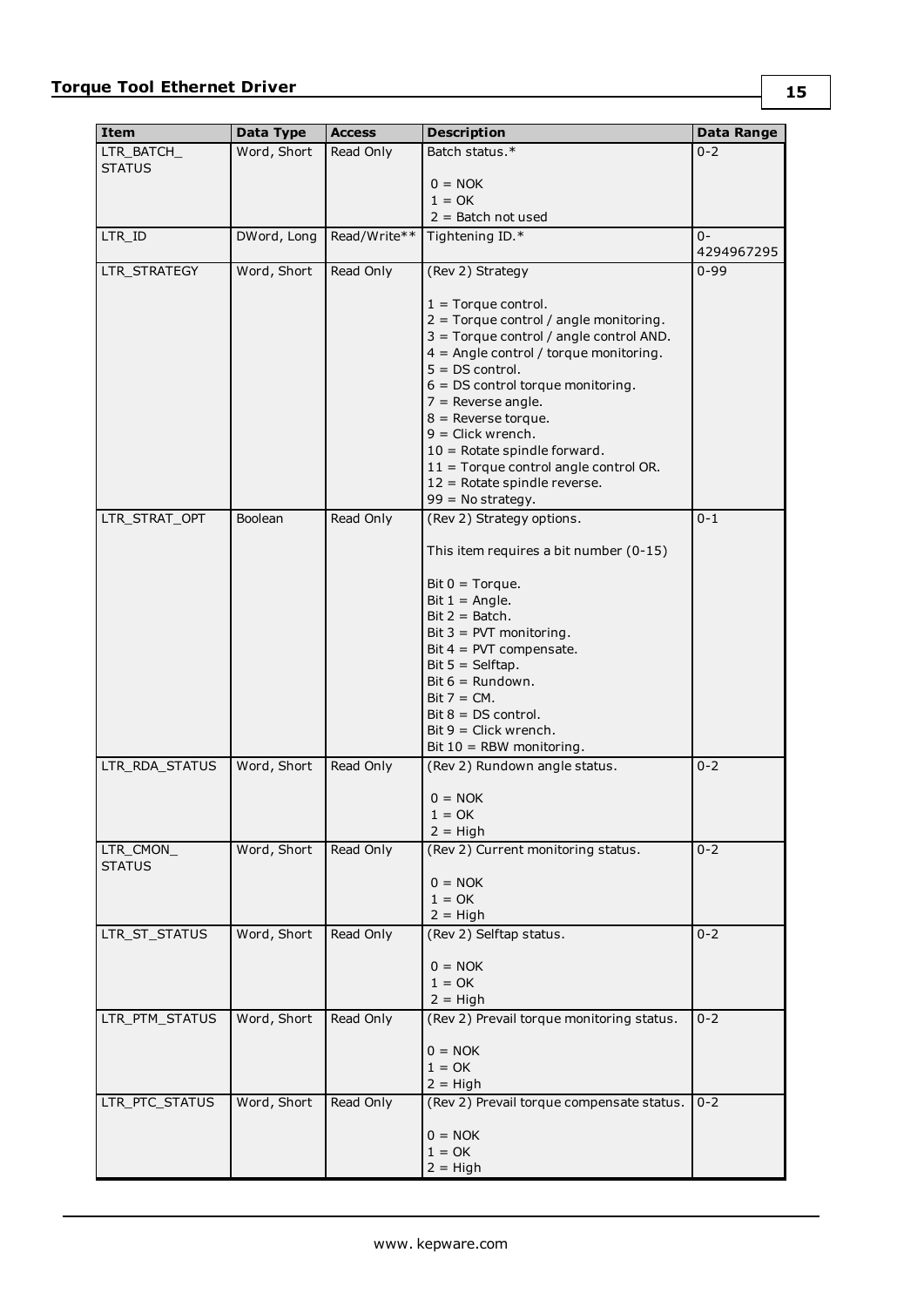| <b>Item</b>          | Data Type      | <b>Access</b> | <b>Description</b>                                                                                                                                                                                                                                                                                                                                                                                                                                                                                                                                                                                                                                                                                                                                                                                             | Data Range |
|----------------------|----------------|---------------|----------------------------------------------------------------------------------------------------------------------------------------------------------------------------------------------------------------------------------------------------------------------------------------------------------------------------------------------------------------------------------------------------------------------------------------------------------------------------------------------------------------------------------------------------------------------------------------------------------------------------------------------------------------------------------------------------------------------------------------------------------------------------------------------------------------|------------|
| LTR PVT              | Float          | Read Only     | (Rev 6) PVT compensation value.                                                                                                                                                                                                                                                                                                                                                                                                                                                                                                                                                                                                                                                                                                                                                                                | 0-99999.99 |
| LTR_TERR_STATUS      | <b>Boolean</b> | Read Only     | (Rev 2) Tightening error status.                                                                                                                                                                                                                                                                                                                                                                                                                                                                                                                                                                                                                                                                                                                                                                               | $0 - 1$    |
|                      |                |               | This item requires a bit number (0-31)                                                                                                                                                                                                                                                                                                                                                                                                                                                                                                                                                                                                                                                                                                                                                                         |            |
|                      |                |               | Bit 0 Rundown angle max shut off.<br>Bit 1 Rundown angle min shut off.<br>Bit 2 Torque max shut off.<br>Bit 3 Angle max shut off.<br>Bit 4 Selftap torque max. shut off.<br>Bit 5 Selftap torque min. shut off.<br>Bit 6 Prevail torque max. shut off.<br>Bit 7 Prevail torque min. shut off.<br>Bit 8 Prevail torque compensate overflow.<br>Bit $9$ = Current monitoring max shut off.<br>Bit 10 = Post view torque min. torque<br>shut off.<br>Bit $11$ = Post view torque max. torque<br>shut off.<br>Bit $12$ = Post view torque angle too small.<br>Bit $13$ = Trigger lost.<br>Bit $14 =$ Torque less than target.<br>Bit $15 =$ Tool hot.<br>Bit $16$ = Multistage abort.<br>Bit $17 =$ Rehit.<br>Bit $18 = DS$ measure failed.<br>Bit 19 = Current limit reached.<br>Bit $20 =$ End time out shutoff. |            |
|                      |                |               | Bit 21 = Remove fastener limit exceeded.                                                                                                                                                                                                                                                                                                                                                                                                                                                                                                                                                                                                                                                                                                                                                                       |            |
| LTR_TERR_<br>STATUS2 | Boolean        | Read Only     | Bit $22 =$ Disable drive.<br>(Rev 6) Tightening error status 2.                                                                                                                                                                                                                                                                                                                                                                                                                                                                                                                                                                                                                                                                                                                                                | $0 - 1$    |
|                      |                |               | This item requires a bit number (0-31)<br>Bit 0 Drive deactivated.<br>Bit 1 Tool stall.<br>Bit 2 Drive hot.<br>Bit 3 Gradient monitoring high.<br>Bit 4 Gradient monitoring low.<br>Bit 5 Reaction bar failed.<br>Bit 6 - 31 Reserved.                                                                                                                                                                                                                                                                                                                                                                                                                                                                                                                                                                         |            |
| LTR RDA MIN          | DWord, Long    | Read Only     | (Rev 2) Rundown angle minimum value,<br>in degrees.                                                                                                                                                                                                                                                                                                                                                                                                                                                                                                                                                                                                                                                                                                                                                            | 0-99999    |
| LTR_RDA_MAX          | DWord, Long    | Read Only     | (Rev 2) Rundown angle maximum value,<br>in degrees.                                                                                                                                                                                                                                                                                                                                                                                                                                                                                                                                                                                                                                                                                                                                                            | 0-99999    |
| LTR_RDA_VALUE        | DWord, Long    | Read Only     | (Rev 2) Rundown angle value reached, in<br>degrees.                                                                                                                                                                                                                                                                                                                                                                                                                                                                                                                                                                                                                                                                                                                                                            | 0-99999    |
| LTR CM MIN           | Word, Short    | Read Only     | (Rev 2) Current monitoring minimum<br>limit.                                                                                                                                                                                                                                                                                                                                                                                                                                                                                                                                                                                                                                                                                                                                                                   | $0 - 999$  |
| LTR_CM_MAX           | Word, Short    | Read Only     | (Rev 2) Current monitoring maximum<br>limit.                                                                                                                                                                                                                                                                                                                                                                                                                                                                                                                                                                                                                                                                                                                                                                   | 0-999      |
| LTR_CM_VALUE         | Word, Short    | Read Only     | (Rev 2) Current monitoring value in<br>percent.                                                                                                                                                                                                                                                                                                                                                                                                                                                                                                                                                                                                                                                                                                                                                                | 0-999      |
| LTR_ST_MIN           | Float          | Read Only     | (Rev 2) Selftap minimum limit.                                                                                                                                                                                                                                                                                                                                                                                                                                                                                                                                                                                                                                                                                                                                                                                 | 0-9999.99  |
| LTR_ST_MAX           | Float          | Read Only     | (Rev 2) Selftap maximum limit.                                                                                                                                                                                                                                                                                                                                                                                                                                                                                                                                                                                                                                                                                                                                                                                 | 0-9999.99  |
| LTR_ST_TORQUE        | Float          | Read Only     | (Rev 2) Selftap torque.                                                                                                                                                                                                                                                                                                                                                                                                                                                                                                                                                                                                                                                                                                                                                                                        | 0-9999.99  |
| LTR_PTM_MIN          | Float          | Read Only     | (Rev 2) Prevail torque monitoring<br>minimum limit.                                                                                                                                                                                                                                                                                                                                                                                                                                                                                                                                                                                                                                                                                                                                                            | 0-9999.99  |
| LTR_PTM_MAX          | Float          | Read Only     | (Rev 2) Prevail torque monitoring<br>maximum limit.                                                                                                                                                                                                                                                                                                                                                                                                                                                                                                                                                                                                                                                                                                                                                            | 0-9999.99  |
| LTR_PT               | Float          | Read Only     | (Rev 2) Prevail torque value.                                                                                                                                                                                                                                                                                                                                                                                                                                                                                                                                                                                                                                                                                                                                                                                  | 0-9999.99  |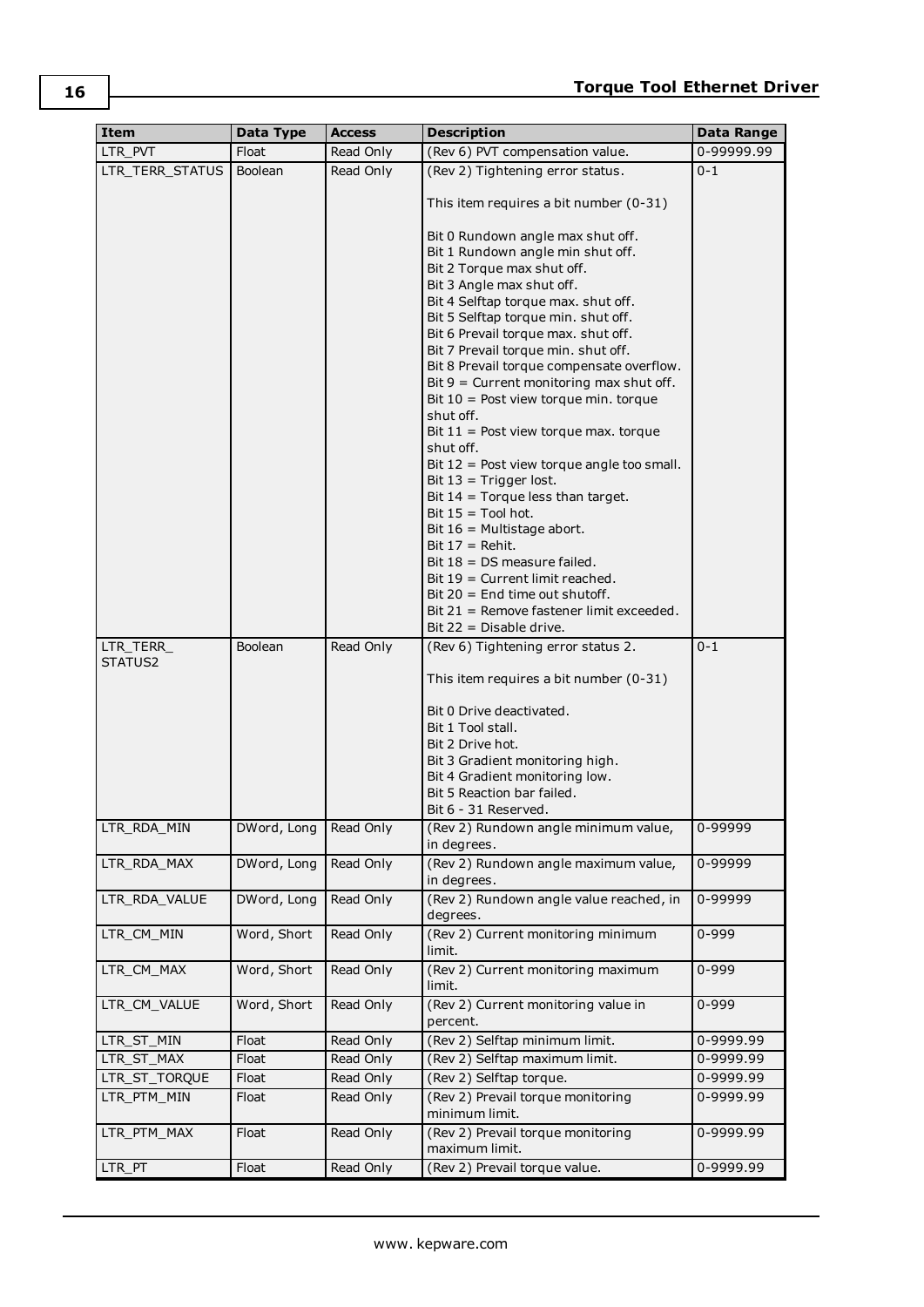| <b>Item</b>                | Data Type   | <b>Access</b> | <b>Description</b>                                                                                                                                                                                  | <b>Data Range</b> |
|----------------------------|-------------|---------------|-----------------------------------------------------------------------------------------------------------------------------------------------------------------------------------------------------|-------------------|
| LTR_JOB_SEQ_<br><b>NUM</b> | Word, Short | Read Only     | (Rev 2) Job sequence number.                                                                                                                                                                        | 0-65535           |
| LTR STID                   | Word, Short | Read Only     | (Rev 2) Synch tightening ID.                                                                                                                                                                        | 0-65535           |
| LTR SERIAL NUM             | String      | Read Only     | (Rev 2) Tool serial number.                                                                                                                                                                         | 14<br>characters  |
| LTR_PSET_NAME              | String      | Read Only     | (Rev 3) Parameter set name.                                                                                                                                                                         | 25<br>characters  |
| LTR UNITS                  | Word, Short | Read Only     | (Rev 3) Torque value units.                                                                                                                                                                         | $1 - 4$           |
|                            |             |               | $1 = Nm$                                                                                                                                                                                            |                   |
|                            |             |               | $2 = Lbf.$ ft<br>$3 = Lbf$ . In                                                                                                                                                                     |                   |
|                            |             |               | $4 = Kpm$                                                                                                                                                                                           |                   |
| LTR RESULT TYPE            |             |               |                                                                                                                                                                                                     | $1 - 7$           |
|                            | Word, Short | Read Only     | (Rev 3) Result type.<br>$1 =$ Tightening.<br>$2 = Loosening.$<br>$3 =$ Batch Increment.<br>$4 =$ Batch decrement.<br>$5 =$ Bypass pset result.<br>$6 =$ Abort job result.<br>$7 =$ Sync tightening. |                   |
| LTR_IDR2                   | String      | Read Only     | (Rev 4) Identifier result part 2.                                                                                                                                                                   | 25<br>characters  |
| LTR IDR3                   | String      | Read Only     | (Rev 4) Identifier result part 3.                                                                                                                                                                   | 25<br>characters  |
| LTR IDR4                   | String      | Read Only     | (Rev 4) Identifier result part 4.                                                                                                                                                                   | 25<br>characters  |
| LTR CUSTOM ERR             | String      | Read Only     | (Rev 5) Customer tightening error code.                                                                                                                                                             | 4 characters      |
| LTR NEWDATA                | Boolean     | Read/Write    | New data flag. Set to 1 when new data<br>arrives. Write a 0 to this flag to clear.                                                                                                                  | $0 - 1$           |

\*These items are available in the low-bandwidth (revision 999) message.

\*\*Writing any value to the Tightening ID will set the value in the driver to 0. This will not have any effect on the hardware.

**Note:** Any commands that require special revisions (such as 2, 3, and so forth) are not supported by the FEP Protocol model.

## <span id="page-16-0"></span>**Command Set: Multi Spindle Results**

The Multiple Spindle Results telegram can be used to receive data that includes tightening results for tools that have multiple spindles.

| <b>Item</b>      | Data Type   | <b>Access</b> | <b>Description</b>                                             | <b>Data</b><br>Range |
|------------------|-------------|---------------|----------------------------------------------------------------|----------------------|
| <b>MS NUMBER</b> | Word, Short | Read Only     | Number of running spindles.                                    | $2 - 10$             |
| MS VIN           | String      | Read Only     | Vehicle ID number.                                             | 25<br>characters     |
| MS JOBNUM        | Word, Short | Read Only     | Job number (Link Group).                                       | $0 - 99$             |
| MS PSET          | Word, Short | Read Only     | Parameter set (App).                                           | $0 - 999$            |
| MS BSIZE*        | Word, Short | Read Only     | Batch size.                                                    | 0-9999               |
| MS BCOUNT*       | Word, Short | Read Only     | Batch counter.                                                 | 0-9999               |
| MS BSTATUS*      | Word, Short | Read Only     | Batch status<br>$0 = NOK$<br>$1 = OK$<br>$2 =$ Batch not used. |                      |
| MS TMIN          | Float       | Read Only     | Torque minimum limit.                                          | $0 -$<br>9999.99     |
| MS TMAX          | Float       | Read Only     | Torque maximum limit.                                          | $0 -$                |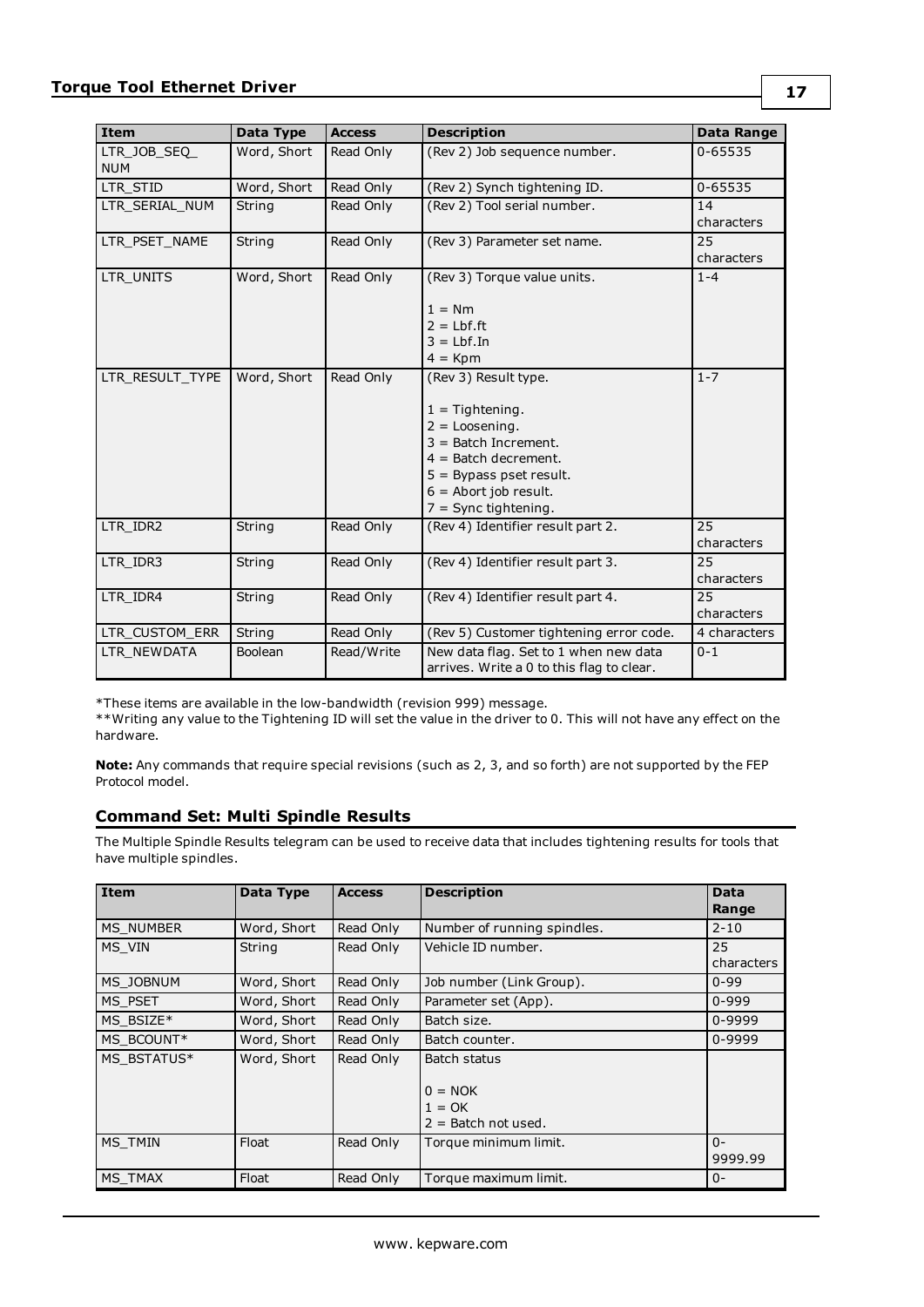| Item              | Data Type   | <b>Access</b> | <b>Description</b>                                                                    | <b>Data</b><br>Range |
|-------------------|-------------|---------------|---------------------------------------------------------------------------------------|----------------------|
|                   |             |               |                                                                                       | 9999.99              |
| <b>MS TTARG</b>   | Float       | Read Only     | Torque final target.                                                                  | $0 -$<br>9999.99     |
| MS AMIN           | DWord, Long | Read Only     | Angle minimum limit.                                                                  | 0-99999              |
| <b>MS AMAX</b>    | DWord, Long | Read Only     | Angle maximum limit.                                                                  | 0-99999              |
| MS ATARG          | DWord, Long | Read Only     | Angle final target.                                                                   | 0-99999              |
| MS CHANGETIME     | String      | Read Only     | Last change in setting.                                                               | 19<br>characters     |
| MS TIME           | String      | Read Only     | Time stamp.                                                                           | 19<br>characters     |
| MS_SYNCID         | DWord, Long | Read Only     | Sync tightening ID.                                                                   | 0-99999              |
| MS SYNCSTAT       | Word, Short | Read Only     | Overall tightening status.<br>$0 = NOK$                                               | $0 - 1$              |
|                   |             |               | $1 = OK$                                                                              |                      |
| SPD NUM**         | Word, Short | Read Only     | Spindle number.                                                                       | $1 - 10$             |
| SPD CHAN**        | Word, Short | Read Only     | Channel ID                                                                            | $1 - 20$             |
| SPD STATUS**      | Word, Short | Read Only     | Overall spindle status<br>$0 = NOK$<br>$1 = OK$                                       | $0 - 1$              |
| SPD TSTATUS**     | Word, Short | Read Only     | Individual torque status.<br>$0 = NOK$<br>$1 = OK$                                    | $0 - 1$              |
| SPD TORQUE**      | Float       | Read Only     | Individual torque.                                                                    | $0 -$<br>9999.99     |
| SPD ASTATUS**     | Word, Short | Read Only     | Individual angle status.<br>$0 = NOK$                                                 | $0 - 1$              |
| SPD ANGLE**       | DWord, Long | Read Only     | $1 = OK$<br>Individual angle.                                                         | 0-99999              |
| <b>MS NEWDATA</b> | Boolean     | Read/Write    | New data flag. Set to 1 when new data<br>arrives. Write a 0 to this flag to clear it. | $0 - 1$              |

\*Although this was not supported by the Open protocol, the Torque Tool Ethernet Driver supports this feature. This feature is supported by prefixing the Address Item with the Spindle number delimited by a ':' (e.g. 01:VIN\_ VIN). For the Open protocol, the spindle data is ignored.

<span id="page-17-0"></span>\*\*This item requires an array index. The maximum array index is given by MS\_Number.

## **Command Set: Old Tightening Results**

The Old Tightening Results command set is used to retrieve data for an old tightening. To retrieve the data for a tightening, write the Tightening ID to the OTR\_ID field.

| Item          | Data Type   | <b>Access</b> | <b>Description</b>                                                                                                                                      | Data Range          |
|---------------|-------------|---------------|---------------------------------------------------------------------------------------------------------------------------------------------------------|---------------------|
| OTR ID        | DWord, Long | Read/Write    | Tightening ID. Write the Tightening ID<br>to this item to retrieve data for that<br>tightening. Writing 0 will retrieve the<br>last tightening results. | $0 -$<br>4294967295 |
| OTR VIN       | String      | Read Only     | Vehicle ID number.                                                                                                                                      | 25<br>characters    |
| OTR PSET      | Word, Short | Read Only     | PSet number.                                                                                                                                            | $0 - 999$           |
| OTR_BCOUNT    | Word, Short | Read Only     | Batch counter.                                                                                                                                          | 0-9999              |
| OTR TIGHTSTAT | Word, Short | Read Only     | Tightening status.<br>$0 = NOK$<br>$1 = OK$                                                                                                             | $0 - 1$             |
| OTR TOROSTAT  | Word, Short | Read Only     | Torque Status.                                                                                                                                          | $0 - 2$             |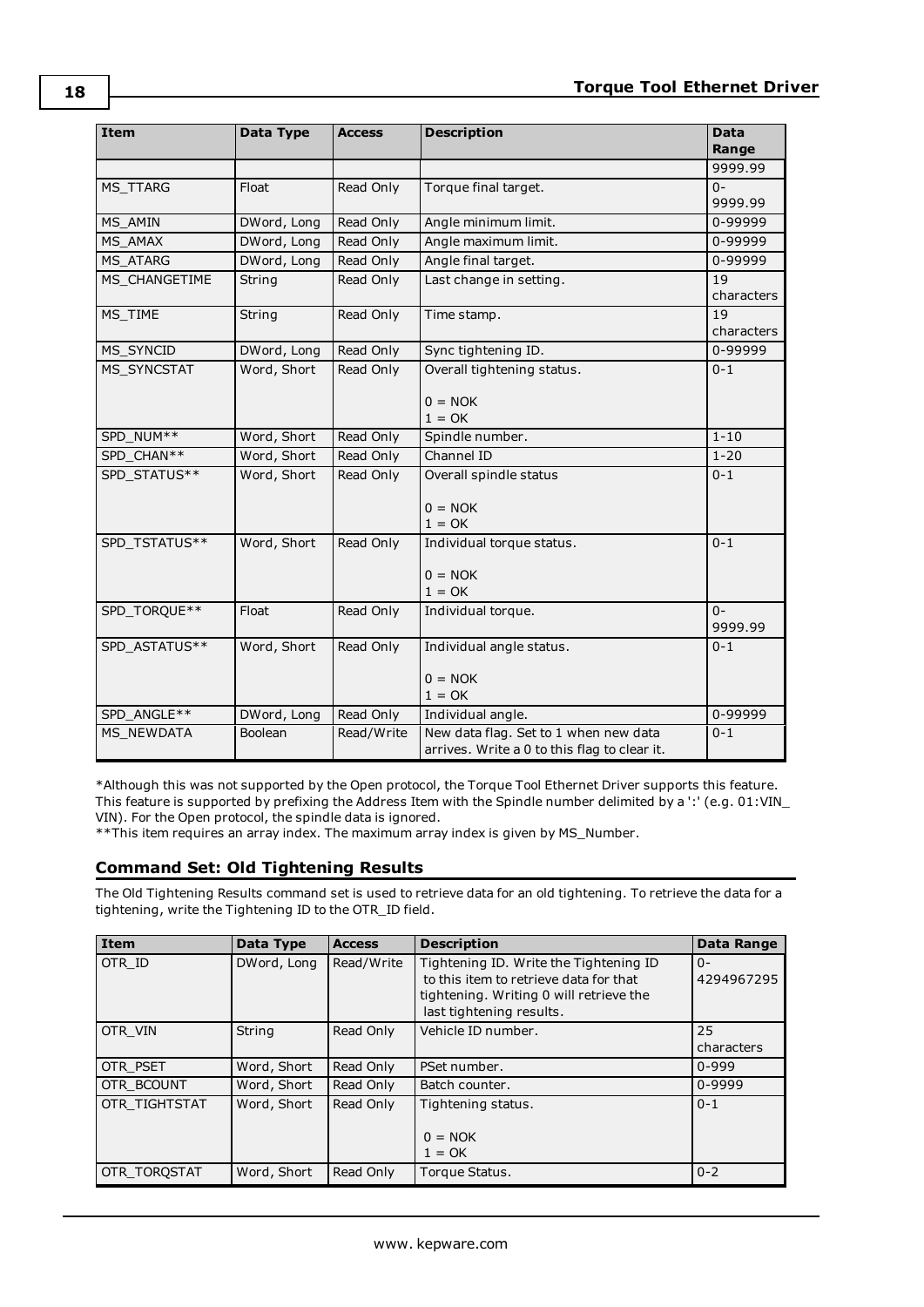| Item         | Data Type   | <b>Access</b> | <b>Description</b>                                        | <b>Data Range</b> |
|--------------|-------------|---------------|-----------------------------------------------------------|-------------------|
|              |             |               |                                                           |                   |
|              |             |               | $0 = Low$<br>$1 = OK$                                     |                   |
|              |             |               | $2 = High$                                                |                   |
| OTR_ANGSTAT  | Word, Short | Read Only     | Angle Status.                                             | $0 - 2$           |
|              |             |               |                                                           |                   |
|              |             |               | $0 = Low$<br>$1 = OK$                                     |                   |
|              |             |               | $2 = High$                                                |                   |
| OTR_TORQUE   | Float       | Read Only     | Torque value.                                             | 0-9999.99         |
| OTR_ANGLE    | DWord, Long | Read Only     | Turning angle value, in degrees.                          | 0-99999           |
| OTR_TIME     | String      | Read Only     | Time stamp.                                               | 19                |
|              |             |               |                                                           | characters        |
| OTR_BATSTAT  | Word, Short | Read Only     | Batch status.                                             | $0 - 2$           |
|              |             |               |                                                           |                   |
|              |             |               | $0 = NOK$<br>$1 = OK$                                     |                   |
|              |             |               | $2 =$ Batch not used                                      |                   |
| OTR_JOBNUM   | Word, Short | Read Only     | (Rev 2) Job number.                                       | 0-9999            |
| OTR_STRATEGY | Word, Short | Read Only     | (Rev 2) Strategy.                                         | $0 - 99$          |
|              |             |               |                                                           |                   |
|              |             |               | $1 =$ Torque control.                                     |                   |
|              |             |               | $2 =$ Torque control / angle monitoring.                  |                   |
|              |             |               | 3 = Torque control / angle control AND.                   |                   |
|              |             |               | $4 =$ Angle control / torque monitoring.                  |                   |
|              |             |               | $5 = DS control$ .<br>$6 = DS$ control torque monitoring. |                   |
|              |             |               | $7$ = Reverse angle.                                      |                   |
|              |             |               | $8$ = Reverse torque.                                     |                   |
|              |             |               | $9 =$ Click wrench.                                       |                   |
|              |             |               | $10 =$ Rotate spindle forward.                            |                   |
|              |             |               | $11 =$ Torque control angle control OR.                   |                   |
|              |             |               | 12 = Rotate spindle reverse.                              |                   |
|              |             |               | $99 = No strategy.$                                       |                   |
| OTR_STROPT   | Boolean     | Read Only     | (Rev 2) Strategy options.                                 | $0 - 1$           |
|              |             |               | This item requires a bit number (0-15).                   |                   |
|              |             |               |                                                           |                   |
|              |             |               | Bit $0 = Torque$ .                                        |                   |
|              |             |               | Bit $1 =$ Angle.<br>$Bit 2 = Batch.$                      |                   |
|              |             |               | Bit $3 =$ PVT Monitoring.                                 |                   |
|              |             |               | Bit $4 = PVT$ Compensate.                                 |                   |
|              |             |               | Bit $5 =$ Selftap.                                        |                   |
|              |             |               | Bit $6 =$ Rundown.                                        |                   |
|              |             |               | $Bit 7 = CM.$                                             |                   |
|              |             |               | $Bit 8 = DS Control.$                                     |                   |
|              |             |               | $Bit 9 = Click Wrench.$<br>Bit $10 =$ RBW Monitoring.     |                   |
| OTR BSIZE    | Word, Short | Read Only     | (Rev 2) Batch size.                                       | 0-9999            |
| OTR RASTAT   | Word, Short | Read Only     | (Rev 2) Rundown angle status.                             | $0 - 2$           |
|              |             |               |                                                           |                   |
|              |             |               | $0 = NOK$                                                 |                   |
|              |             |               | $1 = OK$                                                  |                   |
|              |             |               | $2 = High$                                                |                   |
| OTR_CMSTAT   | Word, Short | Read Only     | (Rev 2) Current monitoring status.                        | $0 - 2$           |
|              |             |               | $0 = NOK$                                                 |                   |
|              |             |               | $1 = OK$                                                  |                   |
|              |             |               | $2 = High$                                                |                   |
| OTR_STSTAT   | Word, Short | Read Only     | (Rev 2) Selftap status.                                   | $0 - 2$           |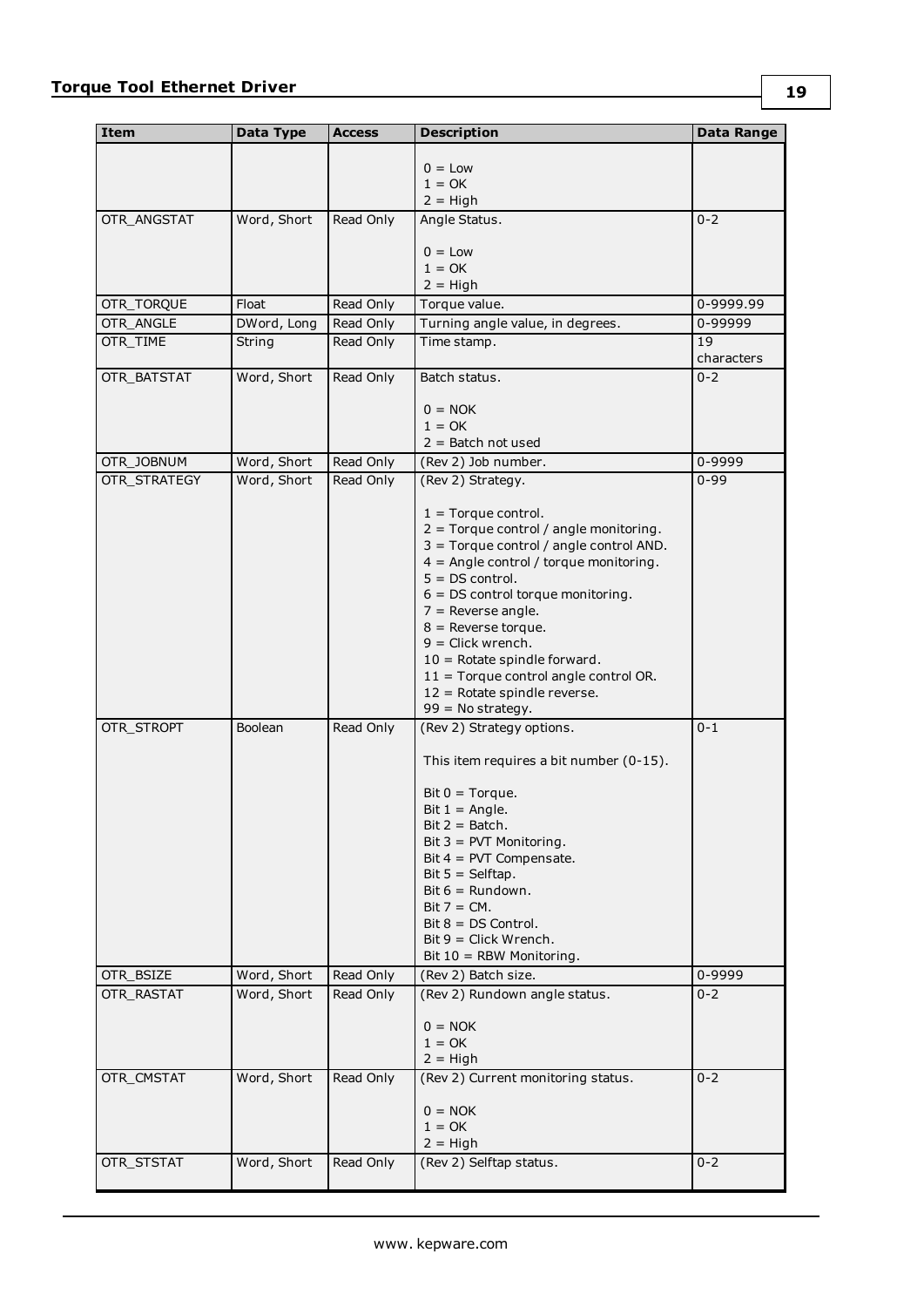| Item         | Data Type      | <b>Access</b> | <b>Description</b>                                                               | Data Range       |
|--------------|----------------|---------------|----------------------------------------------------------------------------------|------------------|
|              |                |               | $0 = NOK$                                                                        |                  |
|              |                |               | $1 = OK$<br>$2 = High$                                                           |                  |
| OTR_PTMSTAT  | Word, Short    | Read Only     | (Rev 2) Prevail torque monitoring status.                                        | $0 - 2$          |
|              |                |               |                                                                                  |                  |
|              |                |               | $0 = NOK$                                                                        |                  |
|              |                |               | $1 = OK$                                                                         |                  |
|              |                |               | $2 = High$                                                                       |                  |
| OTR PTCSTAT  | Word, Short    | Read Only     | (Rev 2) Prevail torque compensate status.                                        | $0 - 2$          |
|              |                |               | $0 = NOK$                                                                        |                  |
|              |                |               | $1 = OK$                                                                         |                  |
|              |                |               | $2 = High$                                                                       |                  |
| OTR TERRSTAT | <b>Boolean</b> | Read Only     | (Rev 2) Tightening error status.                                                 | $0 - 1$          |
|              |                |               | This item requires a bit number $(0-31)$                                         |                  |
|              |                |               | Bit $0 =$ Rundown angle max shut off.                                            |                  |
|              |                |               | Bit $1 =$ Rundown angle min shut off.                                            |                  |
|              |                |               | Bit $2 = T$ orque max shut off.                                                  |                  |
|              |                |               | Bit $3 =$ Angle max shut off.                                                    |                  |
|              |                |               | Bit $4 =$ Selftap torque max shut off.<br>Bit $5 =$ Selftap torque min shut off. |                  |
|              |                |               | Bit $6$ = Prevail torque max shut off.                                           |                  |
|              |                |               | Bit $7$ = Prevail torque min shut off.                                           |                  |
|              |                |               | Bit $8$ = Prevail torque compensate                                              |                  |
|              |                |               | overflow.                                                                        |                  |
|              |                |               | Bit $9$ = Current monitoring max shut off.                                       |                  |
|              |                |               | Bit 10 = Post view torque min torque shut<br>off.                                |                  |
|              |                |               | Bit $11$ = Post view torque max torque shut                                      |                  |
|              |                |               | off.                                                                             |                  |
|              |                |               | Bit 12 = Post view torque Angle too small.                                       |                  |
|              |                |               | Bit $13$ = Trigger Lost.                                                         |                  |
|              |                |               | Bit 14 = Torque Less Than Target.<br>Bit $15 =$ Tool Hot.                        |                  |
|              |                |               | Bit 16 = Multistage Abort.                                                       |                  |
|              |                |               | Bit $17 =$ Rehit.                                                                |                  |
|              |                |               | Bit $18 = DS$ Measure Failed.                                                    |                  |
|              |                |               | Bit 19 = Current Limit Reached.                                                  |                  |
|              |                |               | $Bit 20 = EndTime$ out Shutoff.                                                  |                  |
|              |                |               | Bit 21 = Remove fastener limit exceeded.<br>Bit $22 =$ Disable drive.            |                  |
| OTR_RANGLE   | DWord, Long    | Read Only     | (Rev 2) Rundown angle value reached, in                                          | 0-99999          |
|              |                |               | degrees.                                                                         |                  |
| OTR_CMVALUE  | Word, Short    | Read Only     | (Rev 2) Current monitoring value in<br>percent.                                  | $0 - 999$        |
| OTR_STORQUE  | Float          | Read Only     | (Rev 2) Selftap torque.                                                          | 0-9999.99        |
| OTR_PTORQUE  | Float          | Read Only     | (Rev 2) Prevail torque value.                                                    | 0-9999.99        |
| OTR_JOBSEQ   | Word, Short    | Read Only     | (Rev 2) Job sequence number.                                                     | 0-65535          |
| OTR_STID     | Word, Short    | Read Only     | (Rev 2) Synch Tightening ID.                                                     | 0-65535          |
| OTR_SERIAL   | String         | Read Only     | (Rev 2) Tool serial number.                                                      | 14<br>characters |
| OTR_TVUNIT   | Word, Short    | Read Only     | (Rev 3) Torque value units.                                                      | $1 - 4$          |
|              |                |               | $1 = Nm$                                                                         |                  |
|              |                |               | $2 = Lbf.$ ft                                                                    |                  |
|              |                |               | $3 = Lbf$ . In                                                                   |                  |
| OTR_RTYPE    | Word, Short    | Read Only     | $4 = Kpm$<br>(Rev 3) Result type.                                                | $1 - 7$          |
|              |                |               |                                                                                  |                  |
|              |                |               | $1 =$ Tightening.                                                                |                  |

**20**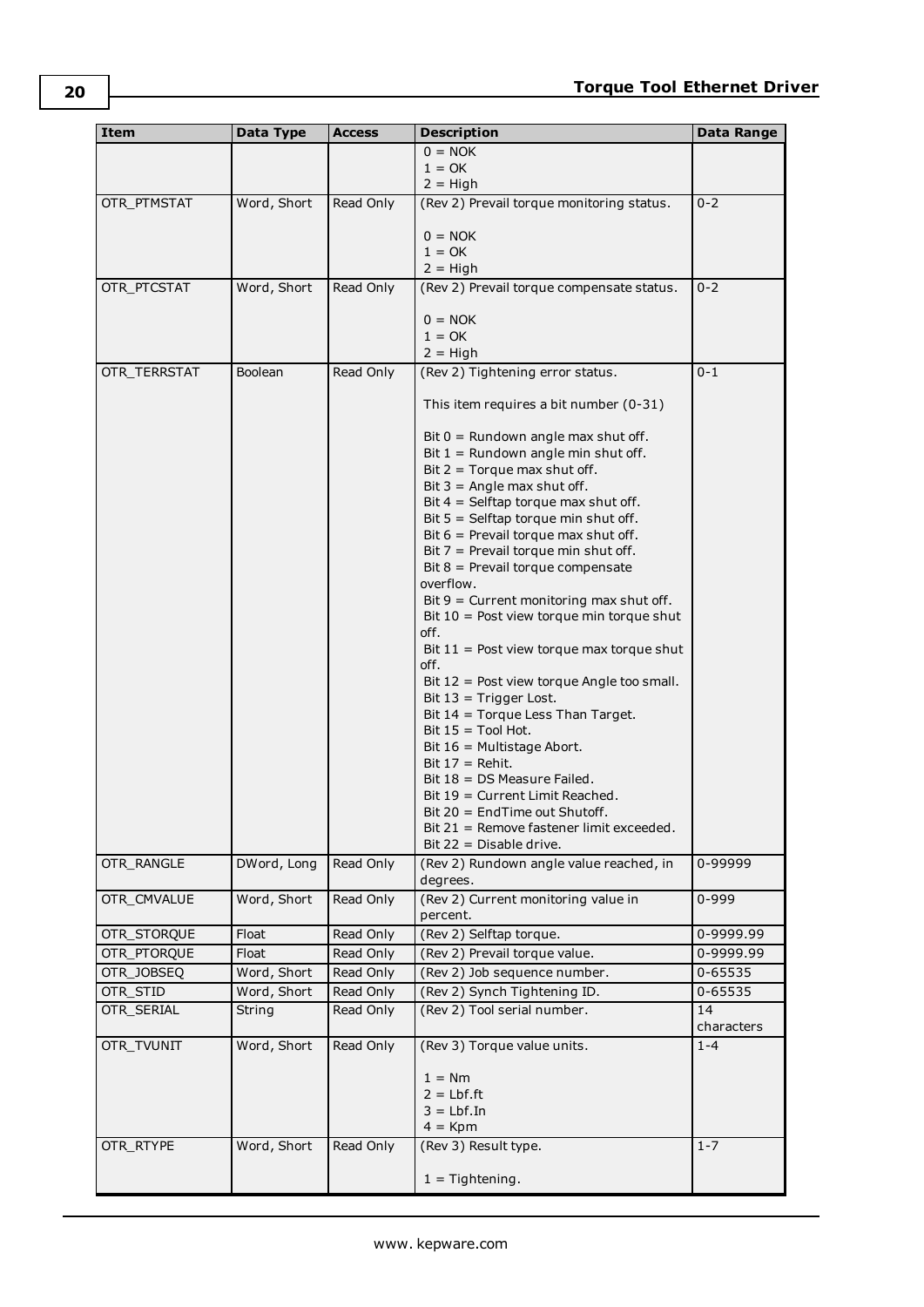| <b>Item</b> | Data Type | <b>Access</b> | <b>Description</b>                                                                                                                                     | Data Range       |
|-------------|-----------|---------------|--------------------------------------------------------------------------------------------------------------------------------------------------------|------------------|
|             |           |               | $2 =$ Loosening.<br>$3 =$ Batch Increment.<br>$4 =$ Batch decrement.<br>$5 = Bypass$ pset result.<br>$6 =$ Abort job result.<br>$7 =$ Sync tightening. |                  |
| OTR ID2     | String    | Read Only     | (Rev 4) Identifier result part 2.                                                                                                                      | 25<br>characters |
| OTR ID3     | String    | Read Only     | (Rev 4) Identifier result part 3.                                                                                                                      | 25<br>characters |
| OTR ID4     | String    | Read Only     | (Rev 4) Identifier result part 4.                                                                                                                      | 25<br>characters |

**Note:** Any commands that require special revisions (such as 2, 3, and so forth) are not supported by the FEP Protocol model.

## <span id="page-20-0"></span>**Command Set: Parameter Set Data**

The Parameter Set Data command set is used to retrieve data for a specific command set on demand. To retrieve data for a command set, write the command set number to the PSD\_ID item.

**Note:** Some command set items also have alias names. In the table below, the alias name will be listed beneath the item where applicable.

| <b>Item</b>             | Data Type   | <b>Access</b> | <b>Description</b>                                                                                                              | <b>Data</b><br>Range  |
|-------------------------|-------------|---------------|---------------------------------------------------------------------------------------------------------------------------------|-----------------------|
| PSD ID<br>APPD ID       | Word, Short | Read/Write    | The parameter set ID. Write the ID of<br>the desired parameter set to this item to<br>retrieve the data for that parameter set. | $0 - 999$             |
| PSD NAME<br>APPD NAME   | String      | Read Only     | The name of the parameter set.                                                                                                  | 25<br>characters      |
| PSD DIR<br>APPD DIR     | Word, Short | Read Only     | Rotation direction.<br>$1 =$ Clockwise.<br>$2 =$ Counterclockwise.                                                              | $1 - 2$               |
| PSD BSIZE<br>APPD BSIZE | Word, Short | Read Only     | Batch size.                                                                                                                     | $0 - 99$              |
| PSD TMIN<br>APPD TMIN   | Float       | Read Only     | Torque minimum limit.                                                                                                           | $\Omega$ -<br>9999.99 |
| PSD TMAX<br>APPD TMAX   | Float       | Read Only     | Torque maximum limit.                                                                                                           | $0 -$<br>9999.99      |
| PSD TTARG<br>APPD TTARG | Float       | Read Only     | Torque final target value.                                                                                                      | $\Omega$ -<br>9999.99 |
| PSD_AMIN<br>APPD AMIN   | Word, Short | Read Only     | Angle minimum value in degrees.                                                                                                 | 0-99999               |
| PSD AMAX<br>APPD AMAX   | Word, Short | Read Only     | Angle maximum value in degrees.                                                                                                 | 0-99999               |
| PSD ATARG<br>APPD_ATARG | Word, Short | Read Only     | Target angle in degrees.                                                                                                        | 0-99999               |

## <span id="page-20-1"></span>**Command Set: Parameter Set Numbers**

The Parameter Set Numbers command set is used to retrieve the list of parameter set numbers from the device.

**Note:** Some command set items also have alias names. In the table below, the alias name will be listed beneath the item where applicable.

| <b>Item</b>             | Data Type   | <b>Access</b> | <b>Description</b>                        | Data<br>Range |
|-------------------------|-------------|---------------|-------------------------------------------|---------------|
| PSN COUNT<br>APPN COUNT | Word, Short | Read Only     | The number of parameter sets in the list. | 0-999         |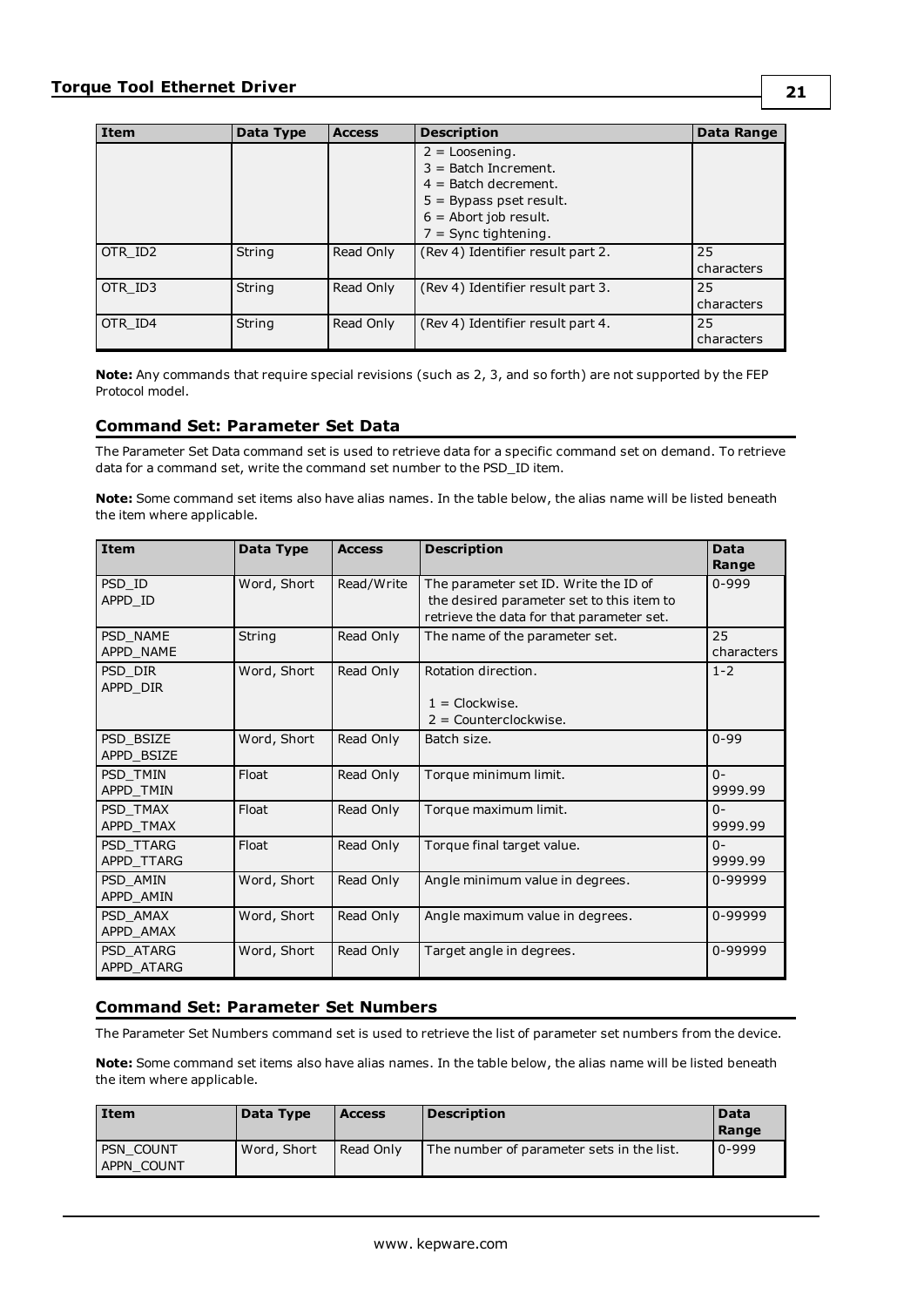| Item              | Data Type    | <b>Access</b> | <b>Description</b>                                                                                                    | Data<br>Range |
|-------------------|--------------|---------------|-----------------------------------------------------------------------------------------------------------------------|---------------|
| PSN ID<br>APPN ID | Word, Short* | Read Only     | The parameter set ID. The array size is<br>defined by the PSN COUNT.<br>This item requires an array index<br>(1-999). | $0 - 999$     |

<span id="page-21-0"></span>\*This item requires an array index or bit index.

## **Command Set: Parameter Set Selected**

The Parameter Set Selected command set is used to select a particular command set, to notify the user when a new command set has been selected, and to control certain batch parameters.

**Note:** Some command set items also have alias names. In the table below, the alias name will be listed beneath the item where applicable.

| Item                              | Data Type      | <b>Access</b> | <b>Description</b>                                                                                                                                                                                                                                                                                                                                      | <b>Data</b><br>Range                            |
|-----------------------------------|----------------|---------------|---------------------------------------------------------------------------------------------------------------------------------------------------------------------------------------------------------------------------------------------------------------------------------------------------------------------------------------------------------|-------------------------------------------------|
| PSET_NUMBER<br>APP_NUMBER         | Word, Short    | Read/Write    | ID number of the last parameter set<br>selected. Users may also write a parameter<br>set number to this item to select a parameter<br>set.                                                                                                                                                                                                              | $0 - 999$                                       |
| PSET LASTCHANGE<br>APP LASTCHANGE | String         | Read Only     | Time of last change in PSet setting.                                                                                                                                                                                                                                                                                                                    | 19<br>characters                                |
| PSET NEWDATA<br>APP NEWDATA       | <b>Boolean</b> | Read/Write    | New data flag. Set to 1 when new data<br>arrives. Write a 0 to this flag to clear it.                                                                                                                                                                                                                                                                   | $0 - 1$                                         |
| PSET BSIZE<br>APP BSIZE           | String         | Write Only    | Use this item to set the batch size for a<br>particular parameter set. The format of the<br>string is:<br>PSETNUM = BATCHSIZE<br>Where PSETNUM is the parameter set<br>number, and BATCHSIZE is the desired<br>batch size. For example, to set the batch<br>size to 20 for parameter set 3, users would<br>write the following to this tag.<br>$3 = 20$ | $PSet: 0-$<br>999<br><b>Batch</b><br>Size: 0-99 |
| PSET RESETBC<br>APP RESETBC       | Word, Short    | Write Only    | Writing a parameter set number to this item<br>will reset the batch counter for that<br>parameter set.                                                                                                                                                                                                                                                  | $0 - 999$                                       |

## <span id="page-21-1"></span>**Command Set: Time**

The Time command set is used to read the controller's time and to synchronize it with the PC.

| <b>Item</b> | Data Type      | <b>Access</b> | <b>Description</b>                                                                   | Data<br>Range    |
|-------------|----------------|---------------|--------------------------------------------------------------------------------------|------------------|
| <b>TIME</b> | String         | Read Only     | Current time in the controller.                                                      | 19<br>characters |
| TIME SYNC   | <b>Boolean</b> | Write Only    | Write any value to this item to set the<br>controller's time to the current PC time. | N/A              |

## <span id="page-21-2"></span>**Command Set: Tool Data**

The Tool Data command set is used to receive data for the connected tool and to enable/disable the tool.

| l Item          | Data Type | <b>Access</b> | <b>Description</b>         | Data Range   |
|-----------------|-----------|---------------|----------------------------|--------------|
| I TOOLDATA      | String    | Read Only     | <b>Tool serial number.</b> | 14           |
| <b>ITSERIAL</b> |           |               |                            | I characters |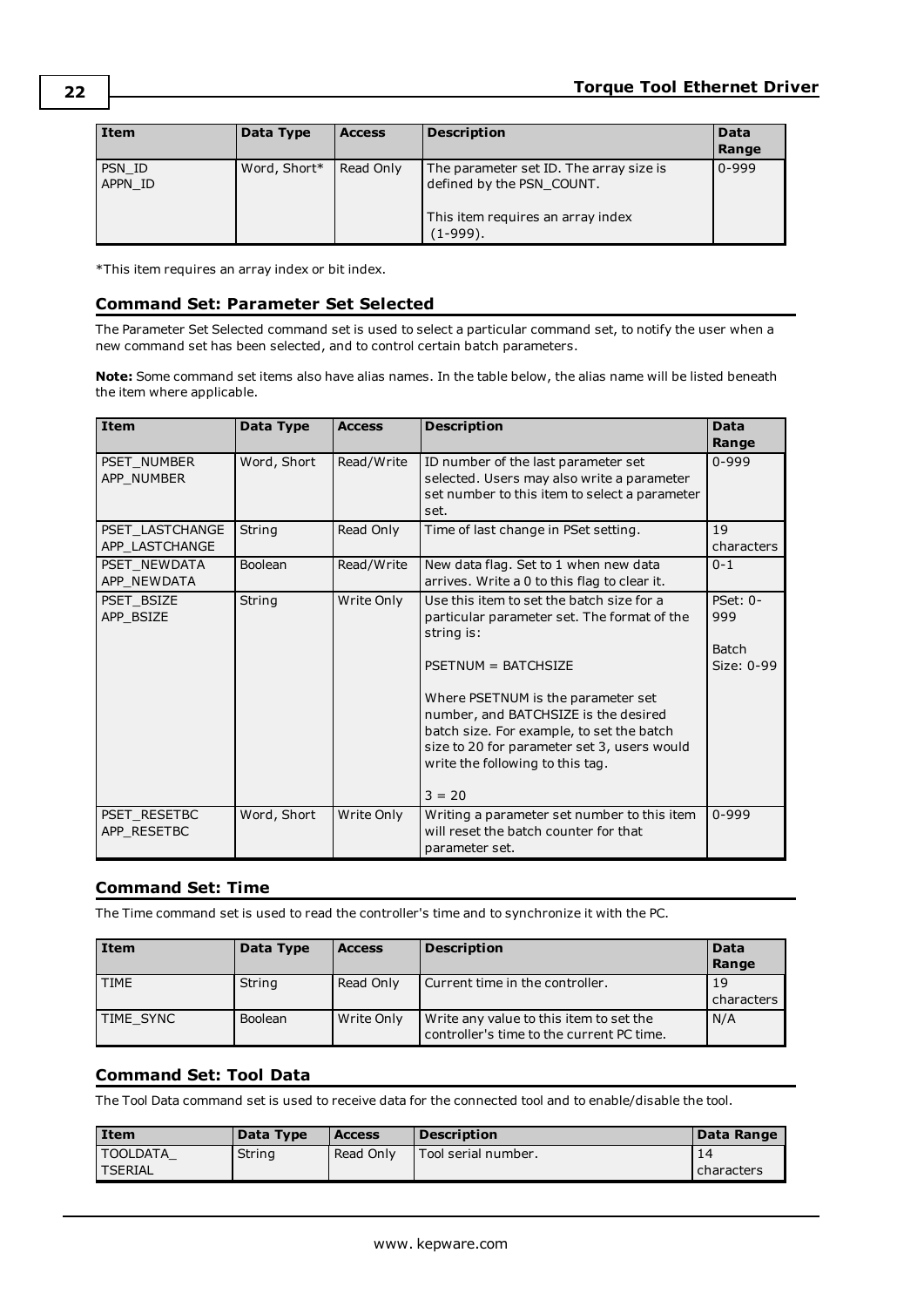| Item               | Data Type   | <b>Access</b> | <b>Description</b>                             | Data Range |
|--------------------|-------------|---------------|------------------------------------------------|------------|
| TOOLDATA NT        | DWord, Long | Read Only     | Tool number of tightening.                     | $0 -$      |
|                    |             |               |                                                | 4294967295 |
| TOOLDATA LCD       | String      | Read Only     | Last calibration date.                         | 19         |
|                    |             |               |                                                | characters |
| <b>TOOLDATA</b>    | String      | Read Only     | Controller serial number.                      | 10         |
| <b>CSERIAL</b>     |             |               |                                                | characters |
| <b>TOOL ENABLE</b> | Boolean     | Write Only    | Write a 0 to disable the tool or a 1 to enable | $0 - 1$    |
|                    |             |               | the tool.                                      |            |
| TOOLDATA FWV1*     | String      | Read Only     | The controller firmware version.               | 10         |
|                    |             |               |                                                | characters |
| TOOLDATA FWV2*     | String      | Read Only     | Auxiliary firmware version in the case there   | 10         |
|                    |             |               | is a second firmware required.                 | characters |

<span id="page-22-0"></span>\*This item is only supported by the FEP Protocol model.

## **Command Set: VIN**

The VIN command set is used to receive data about the VIN (Vehicle ID Number).

| Item        | Data Type      | <b>Access</b> | <b>Description</b>                                                                    | <b>Data</b><br>Range |
|-------------|----------------|---------------|---------------------------------------------------------------------------------------|----------------------|
| VIN VIN     | String         | Read/Write    | Vehicle ID Number. To send it to the<br>controller, write a VIN to this field.        | 25<br>characters     |
| VIN VIN2    | String         | Read Only     | (Rev 2) Identifier result part 3.                                                     | 25<br>characters     |
| VIN VIN3    | String         | Read Only     | (Rev 2) Identifier result part 3.                                                     | 25<br>characters     |
| VIN VIN4    | String         | Read Only     | (Rev 2) Identifier result part 3.                                                     | 25<br>characters     |
| VIN NEWDATA | <b>Boolean</b> | Read/Write    | New data flag. Set to 1 when new data<br>arrives. Write a 0 to this flag to clear it. | $0 - 1$              |

**Note:** Any commands that require special revisions (such as 2, 3, and so forth) are not supported by the FEP Protocol model.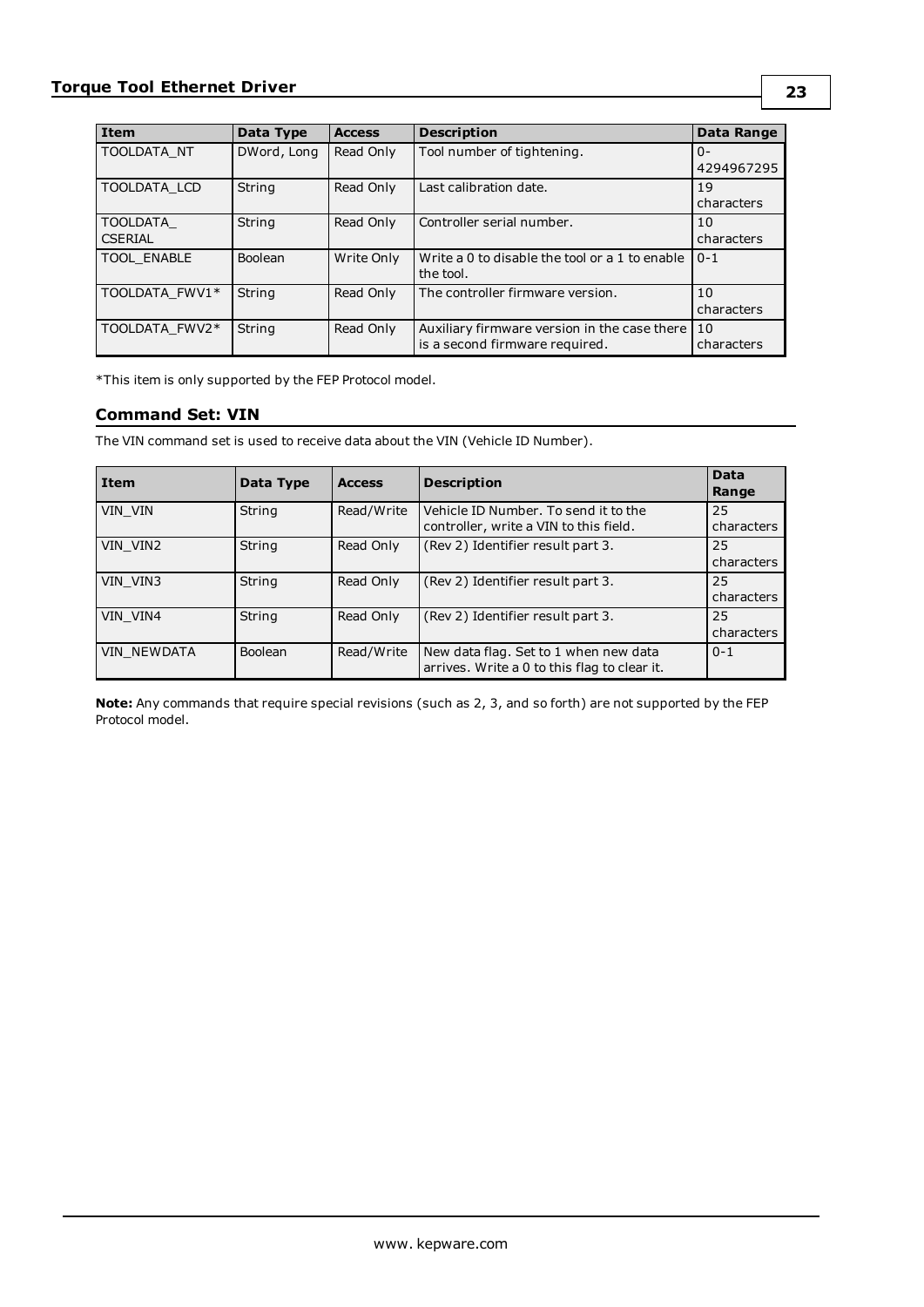## <span id="page-23-0"></span>**Error Descriptions**

The following messages may be generated. Click on the link for a description of the message.

#### **Address Validation Errors**

**Address [<address>](#page-23-1) is out of range for the specified device or register. Array size is out of range for address [<address>.](#page-23-2) Array support is not available for the specified address: [<address>.](#page-23-3) Data type <type> is not valid for device address [<address>.](#page-24-0) Device address [<address>](#page-24-1)** contains a syntax error. **Device address [<address>](#page-24-2)** is read only.

#### **Ethernet Errors**

**Unable to bind to adapter: [<adapter](#page-24-3) name>. Connect failed. Winsock [initialization](#page-24-4) failed (OS Error = <error code>). [Winsock](#page-24-5) shut down failed (OS Error = <error code>). Winsock V1.1 or higher must be [installed](#page-25-0) to use the driver.**

#### **Runtime Errors**

**Device <device name> failed to [connect.](#page-25-1) Device <device name> is not [responding.](#page-25-2) Unable to read tag <tag name>: Device <device name> [encountered](#page-25-3) a parsing error. Unable to read tag <tag name>: Device <device name> received an error [response](#page-26-0) (Error <error [code>\).](#page-26-0) Unable to write tag <tag name>: Device <device name> [encountered](#page-26-1) a parsing error. Unable to write tag <tag name>: Device <device name> received an error [response](#page-26-2) (Error <error [code>\).](#page-26-2) Unable to write tag <tag name>: Device <device name> [received](#page-27-0) invalid data for write. Unable to write to [<address>](#page-27-1) on device <device name>.**

#### **Error Codes**

<span id="page-23-1"></span>**Error [Codes](#page-27-2)**

#### **Address <address> is out of range for the specified device or register.**

**Error Type:** Warning

#### **Possible Cause:**

A tag address that has been specified statically references a location that is beyond the range of supported locations for the device.

#### **Solution:**

<span id="page-23-2"></span>Verify that the address is correct; if it is not, re-enter it in the client application.

#### **Array size is out of range for address <address>.**

#### **Error Type:**

Warning

#### **Possible Cause:**

A tag address that has been specified statically is requesting an array size that is too large for the address type or block size of the driver.

#### **Solution:**

<span id="page-23-3"></span>Re-enter the address in the client application to specify a smaller value for the array or a different starting point.

#### **Array support is not available for the specified address: <address>.**

**Error Type:** Warning

#### **Possible Cause:**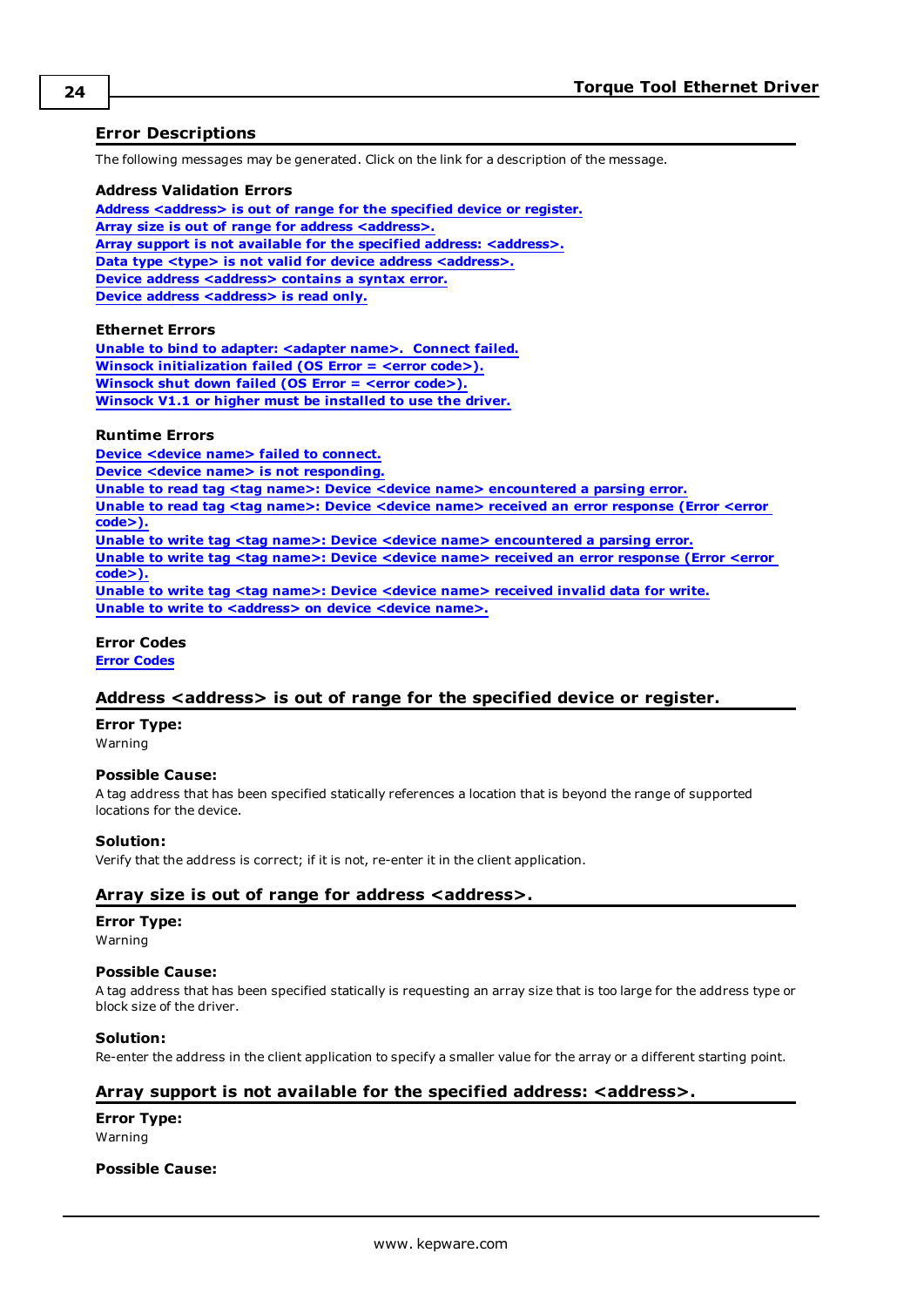## **Torque Tool Ethernet Driver**

A tag address that has been specified statically contains an array reference for an address type that doesn't support arrays.

#### **Solution:**

<span id="page-24-0"></span>Re-enter the address in the client application to remove the array reference or correct the address type.

#### **Data type <type> is not valid for device address <address>.**

#### **Error Type:**

Warning

#### **Possible Cause:**

A tag address that has been specified statically has been assigned an invalid data type.

#### **Solution:**

<span id="page-24-1"></span>Modify the requested data type in the client application.

#### **Device address <address> contains a syntax error.**

#### **Error Type:**

Warning

#### **Possible Cause:**

An invalid tag address has been specified in a dynamic request.

#### **Solution:**

<span id="page-24-2"></span>Re-enter the address in the client application.

### **Device address <address> is read only.**

## **Error Type:**

Warning

#### **Possible Cause:**

A tag address that has been specified statically has a requested access mode that is not compatible with what the device supports for that address.

#### **Solution:**

<span id="page-24-3"></span>Change the access mode in the client application.

#### **Unable to bind to adapter: <adapter name>. Connect failed.**

#### **Error Type:**

Fatal

#### **Possible Cause:**

The specified adapter is not working properly or is not installed correctly.

#### **Solution:**

<span id="page-24-4"></span>Make sure that the correct Ethernet adapter is chosen, and verify that it is functioning properly.

## **Winsock initialization failed (OS error = <error>).**

**Error Type:**

Fatal

| <b>OS Error</b> | <b>Indication</b>                                                                                 | <b>Possible Solution</b>                                                            |
|-----------------|---------------------------------------------------------------------------------------------------|-------------------------------------------------------------------------------------|
| 10091           | Indicates that the underlying network subsystem is<br>not ready for network communication.        | Wait a few seconds and restart the driver.                                          |
| 10067           | Limit on the number of tasks supported by the<br>Windows Sockets implementation has been reached. | Close one or more applications that may<br>be using Winsock and restart the driver. |

## <span id="page-24-5"></span>**Winsock shut down failed (OS error = <error>).**

**Error Type:**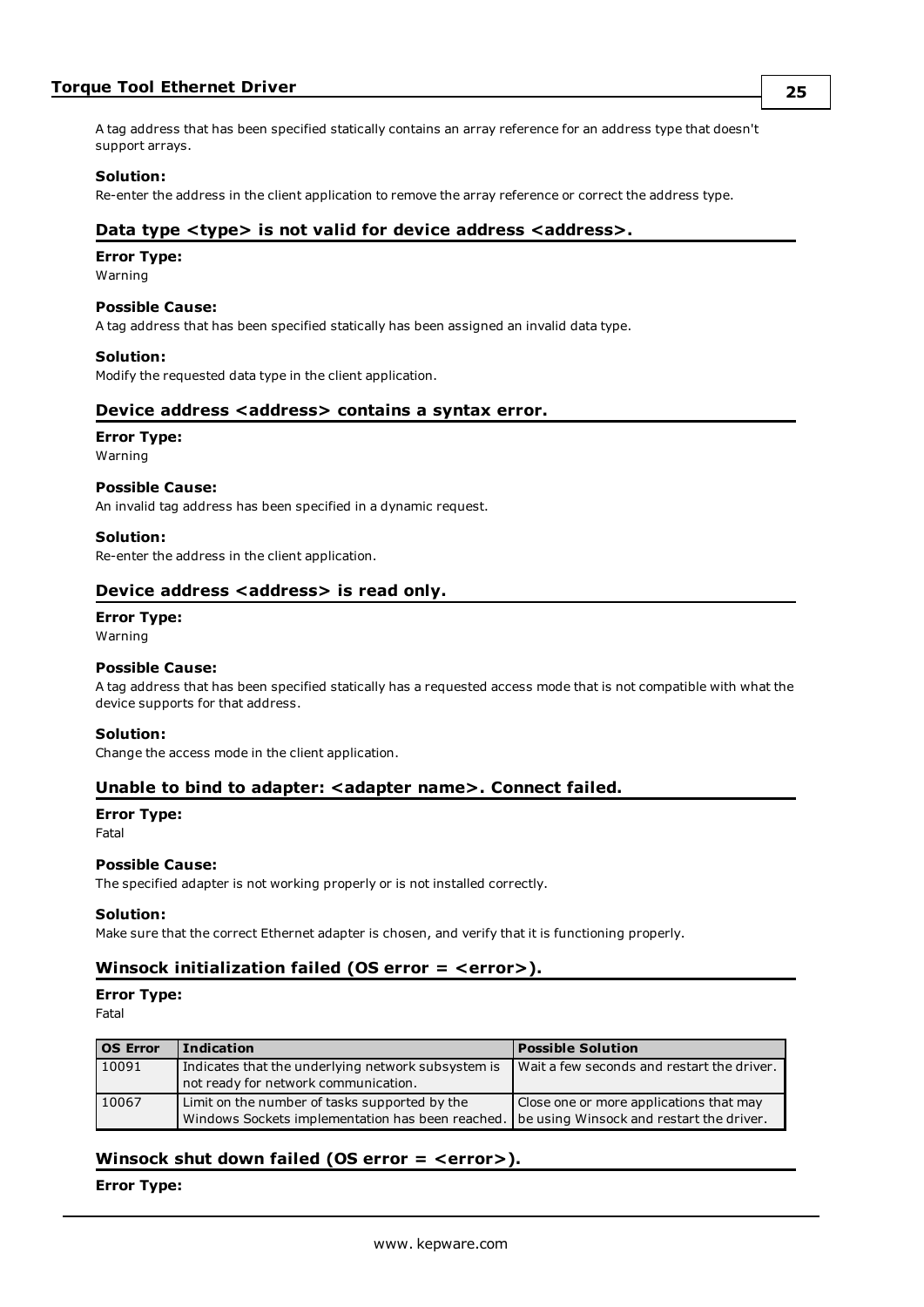Informational

#### **Possible Cause:**

<span id="page-25-0"></span>Indicates that Winsock encountered a problem when shutting down.

#### **Winsock V1.1 or higher must be installed to use the driver.**

#### **Error Type:**

Fatal

#### **Possible Cause:**

The version number of the Winsock DLL found on the system is less than 1.1.

#### **Solution:**

<span id="page-25-1"></span>Upgrade Winsock to version 1.1 or higher.

#### **Device <device name> failed to connect.**

### **Error Type:**

Serious

#### **Possible Cause:**

- 1. The device is offline.
- 2. The IP address entered for the device is incorrect.

#### **Solution:**

- 1. Verify that the device is online.
- 2. Verify that the IP address entered for the device is correct.

## <span id="page-25-2"></span>**Device <device name> is not responding.**

#### **Error Type:**

Serious

#### **Possible Cause:**

- 1. The device does not support the specified command set.
- 2. The response from the device took longer to receive than the amount of time specified in the "Request Timeout" device setting.
- 3. The connection to the device failed.
- 4. The device is offline.
- 5. The device cannot answer the request within the allotted time.

#### **Solution:**

- 1. Verify that the device is online.
- 2. Increase the Request Timeout setting so that the entire response can be handled.
- 3. Verify that the connection to the device is still valid.
- 4. Increase the timeout value to allow the device more time to respond.

## <span id="page-25-3"></span>**Unable to read tag <tag name>: Device <device name> encountered a parsing error.**

#### **Error Type:**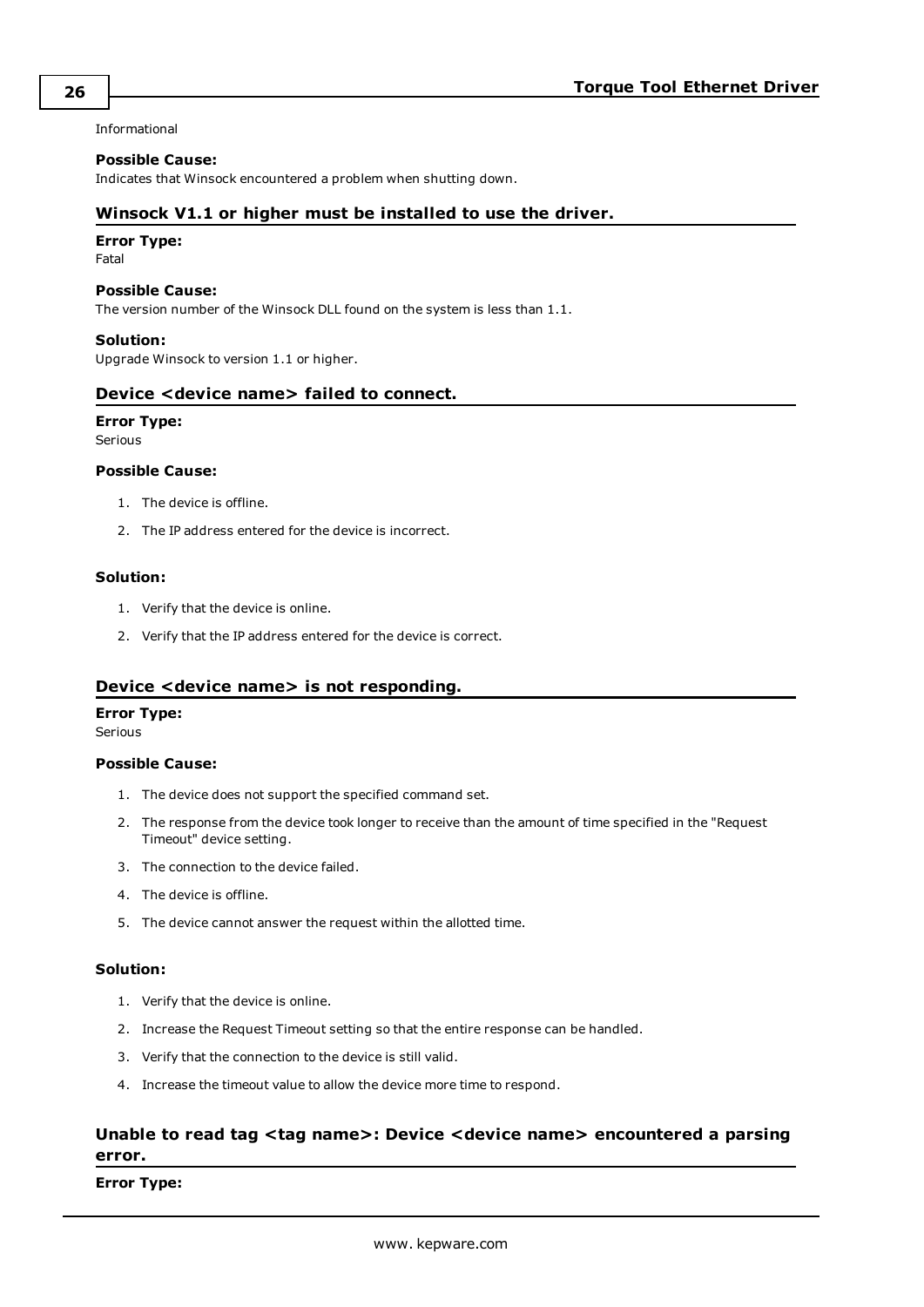Serious

#### **Possible Cause:**

- 1. The device supports a different command set version than standard.
- 2. Line noise has corrupted the packet.

#### **Solution:**

<span id="page-26-0"></span>Use channel diagnostics to verify that the received packet is in the correct format.

## **Unable to read tag <tag name>: Device <device name> received an error response (Error <error code>).**

#### **Error Type:**

Serious

#### **Possible Cause:**

- 1. The device does not support the specified command set.
- 2. One or more parameters sent to the device are out of range.
- 3. The device is not in the proper state to execute the command.

#### **Solution:**

Look up the error code.

### **See Also: Error [Codes](#page-27-2)**

## <span id="page-26-1"></span>**Unable to write tag <tag name>: Device <device name> encountered a parsing error.**

#### **Error Type:** Serious

#### **Possible Cause:**

- 1. The device supports a different command set version than standard.
- 2. Line noise has corrupted the packet.

#### **Solution:**

<span id="page-26-2"></span>Use channel diagnostics to verify that the received packet is in the correct format.

## **Unable to write tag <tag name>: Device <device name> received an error response (Error <error code>).**

#### **Error Type:**

Serious

### **Possible Cause:**

- 1. The device does not support the specified command set.
- 2. One or more parameters sent to the device are out of range.
- 3. The device is not in the proper state to execute the command.

#### **Solution:**

Look up the error code.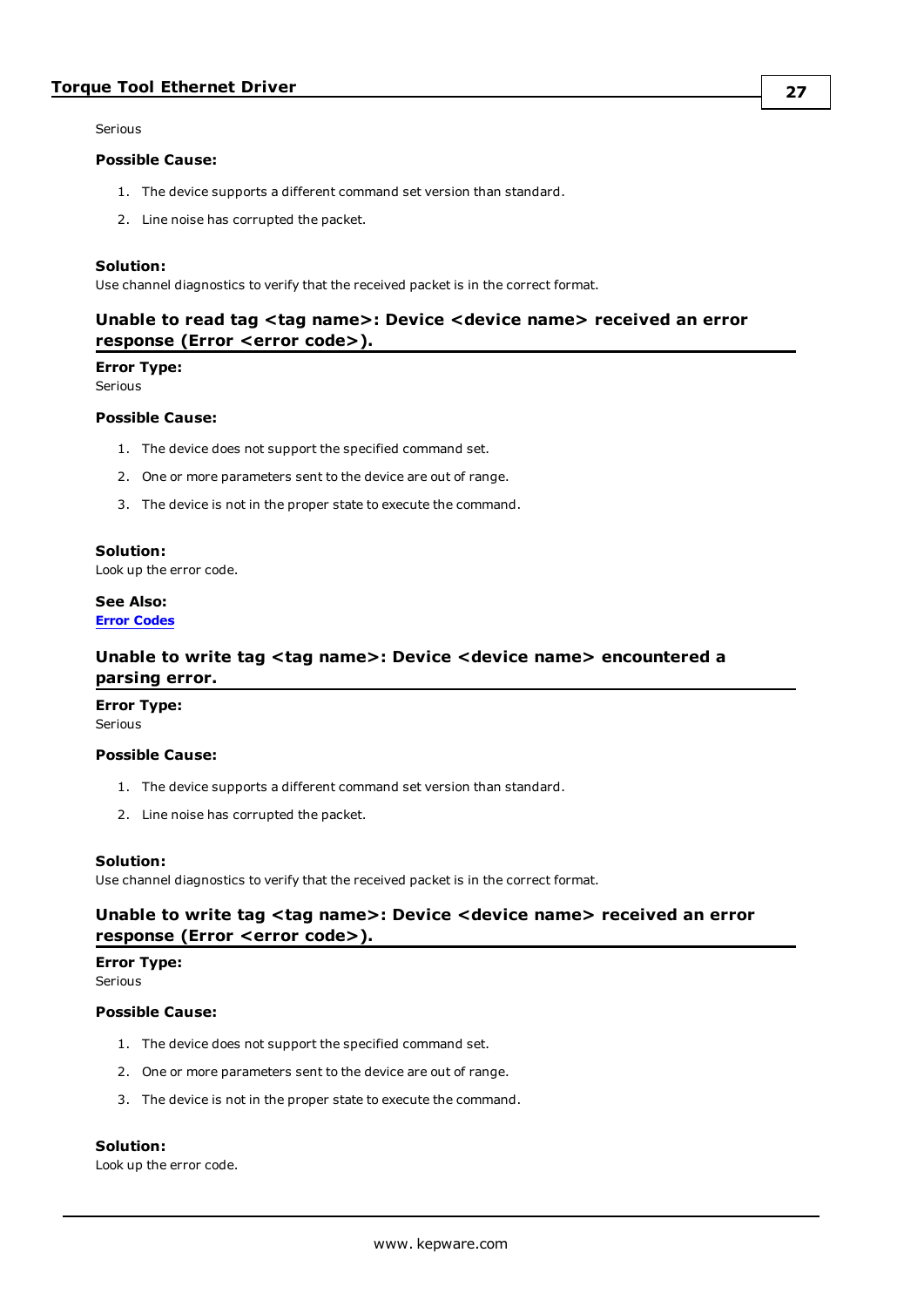## **See Also:**

<span id="page-27-0"></span>**Error [Codes](#page-27-2)**

## **Unable to write tag <tag name>: Device <device name> received invalid data for write.**

#### **Error Type:**

Warning

#### **Possible Cause:**

The data that was written to a tag was not in the proper format.

#### **Solution:**

<span id="page-27-1"></span>View the information for the named tag to learn the proper format for data writes.

### **Unable to write to <address> on device <device name>.**

#### **Error Type:**

Serious

#### **Possible Cause:**

- 1. The named device may not be connected to the network.
- 2. The named device may have been assigned an incorrect Network ID.
- 3. The named device is not responding to write requests.
- 4. The device does not support the requested command set.

#### **Solution:**

- 1. Check the hardware network connections.
- 2. Verify that the Network ID given to the named device matches that of the actual device.

#### <span id="page-27-2"></span>**Error Codes**

| <b>Error Code</b> | <b>Description</b>                                   |
|-------------------|------------------------------------------------------|
| 01                | Invalid data.                                        |
| 02                | Pset number not present.                             |
| 03                | Pset can not be set.                                 |
| 04                | Pset not running.                                    |
| 06                | VIN upload subscription already exists.              |
| 07                | VIN upload subscription does not exists.             |
| 08                | VIN input source not granted.                        |
| 09                | Last tightening result subscription already exists.  |
| 10                | Last tightening result subscription does not exist.  |
| 11                | Alarm subscription already exists.                   |
| 12                | Alarm subscription does not exist.                   |
| 13                | Parameter set selection subscription already exists. |
| 14                | Parameter set selection subscription does not exist. |
| 15                | Tightening ID requested not found.                   |
| 16                | Connection rejected protocol busy.                   |
| 17                | Job number not present.                              |
| 18                | Job info subscription already exists.                |
| 19                | Job info subscription does not exist.                |
| 20                | Job can not be set.                                  |
| 21                | Job not running.                                     |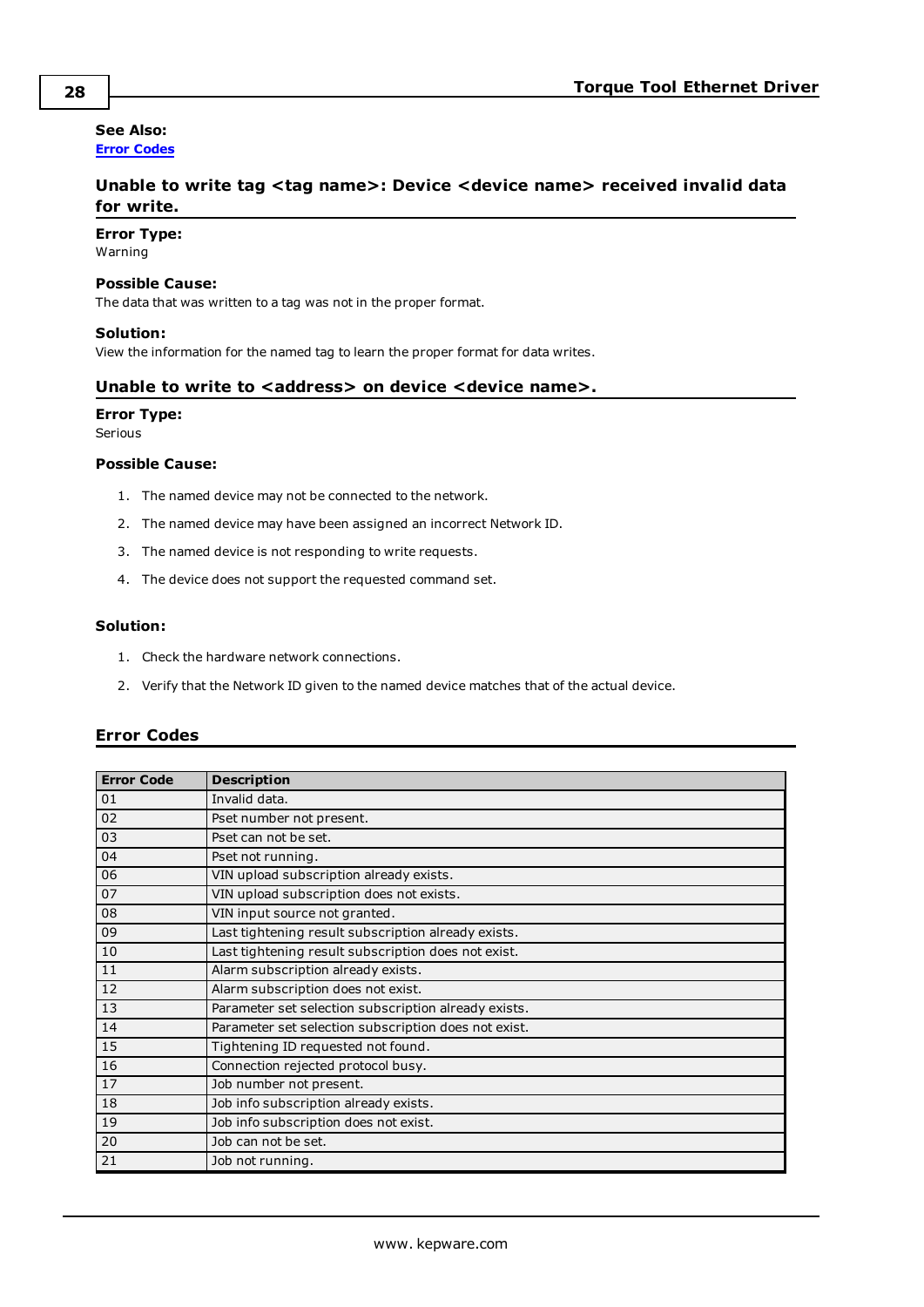| <b>Error Code</b> | <b>Description</b>                                              |
|-------------------|-----------------------------------------------------------------|
| 22                | Spindle exceeds limits.                                         |
| 23                | Spindle off line.                                               |
| 30                | Controller is not a sync Master.                                |
| 31                | Multi spindle status subscription already exists.               |
| 32                | Multi spindle status subscription does not exist.               |
| 33                | Multi spindle result subscription already exists.               |
| 34                | Multi spindle result subscription does not exist.               |
| 40                | Job line control info subscription already exists.              |
| 41                | Job line control info subscription does not exist.              |
| 42                | Identifier input source not granted.                            |
| 43                | Multiple identifiers work order subscription already exists.    |
| 44                | Multiple identifiers work order subscription does not exist.    |
| 50                | Status "external monitored inputs" subscription already exists. |
| 51                | Status "external monitored inputs" subscription does not exist. |
| 52                | IO device not connected.                                        |
| 53                | Faulty IO device number.                                        |
| 58                | No alarm present.                                               |
| 59                | Tool currently in use.                                          |
| 60                | No histogram available.                                         |
| 80                | Reserved.                                                       |
| 81                | Reserved.                                                       |
| 82                | Automatic/manual mode subscribe already exists.                 |
| 83                | Automatic/manual mode subscribe does not exist.                 |
| 95                | Reject request, PowerMACS is in manual mode.                    |
| 96                | Client already connected.                                       |
| 97                | MID revision unsupported.                                       |
| 98                | Controller internal request timeout.                            |
| 99                | Unknown MID.                                                    |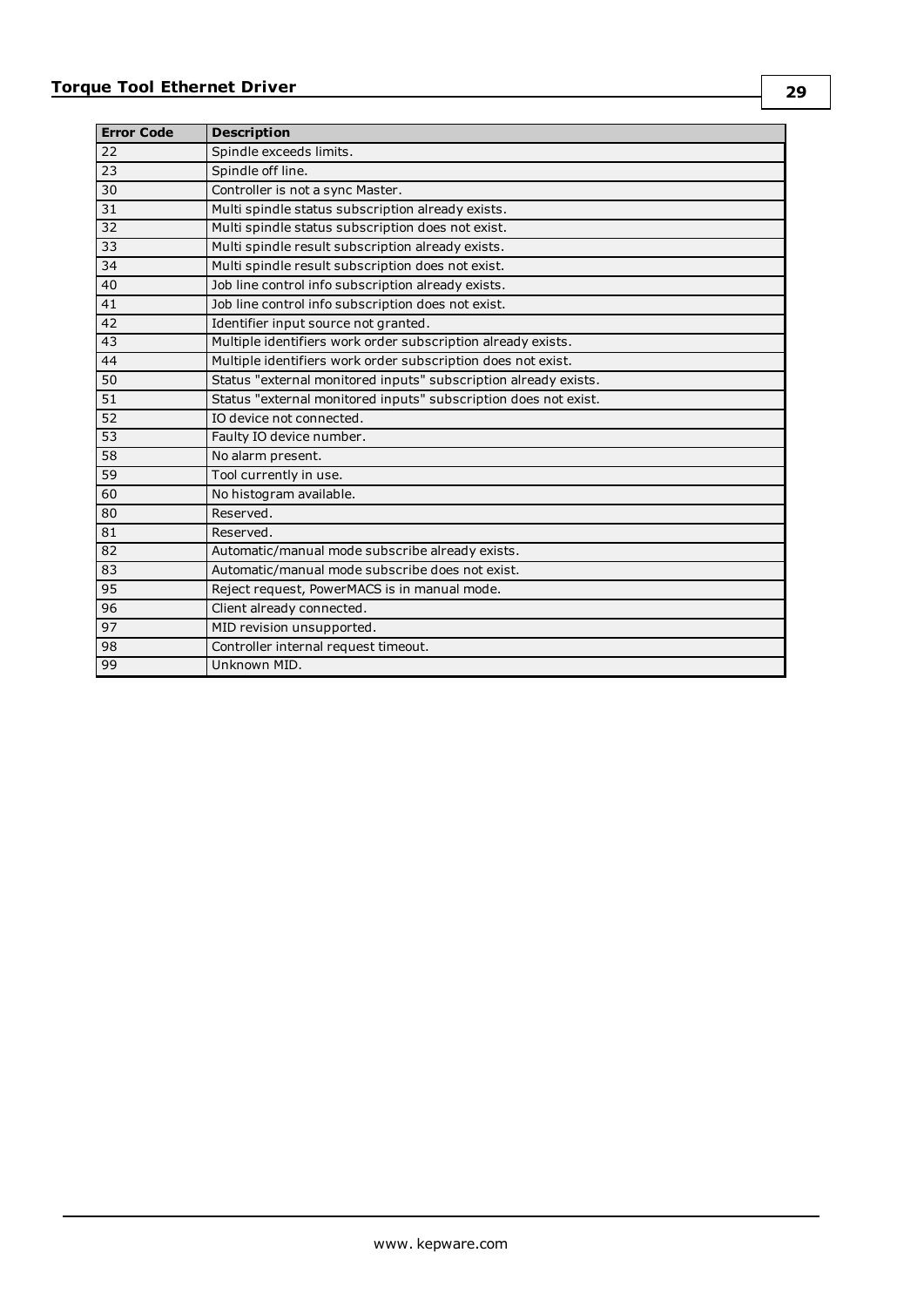# <span id="page-29-0"></span>**Index**

## **A**

Address <address> is out of range for the specified device or register. [24](#page-23-1) Address Descriptions [10](#page-9-0) Array size is out of range for address <address>. [24](#page-23-2) Array support is not available for the specified address: <address>. [24](#page-23-3)

## **C**

Command Set: Alarm [12](#page-11-0) Command Set: Auto-Disable Settings [12](#page-11-1) Command Set: Flash [12](#page-11-2) Command Set: Indentifiers [12](#page-11-3) Command Set: Job Info [13](#page-12-0) Command Set: Job Number Data [14](#page-13-0) Command Set: Last Tightening Results [14](#page-13-1) Command Set: Multi Spindle Results [17](#page-16-0) Command Set: Old Tightening Results [18](#page-17-0) Command Set: Parameter Set Data [21](#page-20-0) Command Set: Parameter Set Numbers [21](#page-20-1) Command Set: Parameter Set Selected [22](#page-21-0) Command Set: Time [22](#page-21-1) Command Set: Tool Data [22](#page-21-2) Command Set: VIN [23](#page-22-0) Communications Parameters [5](#page-4-1)

## **D**

Data type <type> is not valid for device address <address>. [25](#page-24-0) Data Types Description [9](#page-8-0) Device <device name> failed to connect. [26](#page-25-1) Device <device name> is not responding. [26](#page-25-2) Device address <address> contains a syntax error. [25](#page-24-1) Device address <address> is read only. [25](#page-24-2) Device Setup [5](#page-4-0)

## **E**

Error Codes [28](#page-27-2) Error Descriptions [24](#page-23-0)